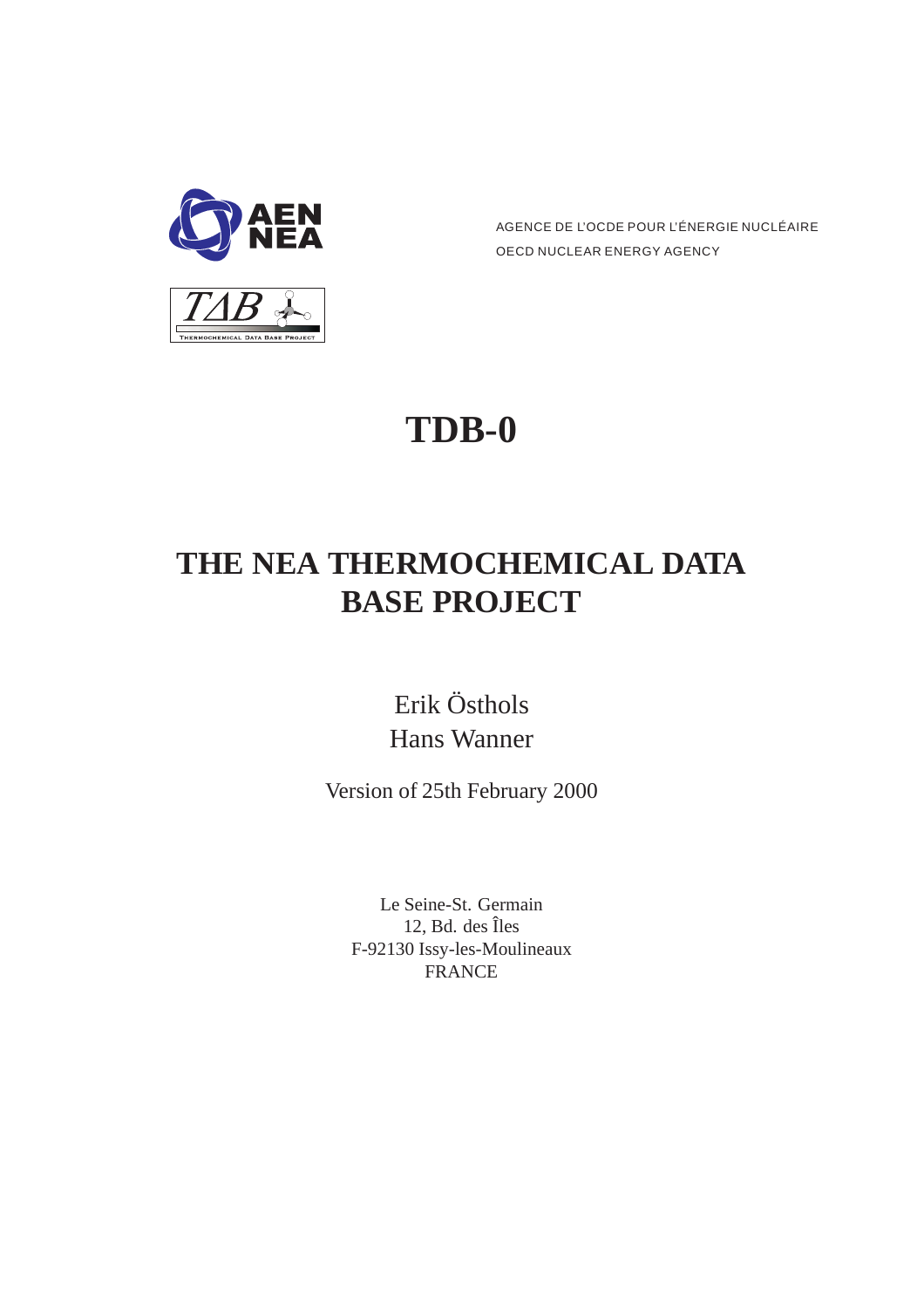#### *CONTENTS* 1

# **Contents**

| $\mathbf{1}$   | <b>Background</b>                                          | $\overline{2}$ |  |
|----------------|------------------------------------------------------------|----------------|--|
|                | General<br>1.1                                             | $\overline{2}$ |  |
|                | Thermochemical data bases: background<br>1.2               | $\overline{2}$ |  |
|                | 1.2.1                                                      | 3              |  |
|                | 1.2.2                                                      | 3              |  |
| $\overline{2}$ | The TDB project                                            | 4              |  |
|                | 2.1                                                        | $\overline{4}$ |  |
|                | 2.2                                                        | $\overline{4}$ |  |
|                | How the TDB II project is organised<br>2.3                 | 5              |  |
|                | 2.4                                                        | 6              |  |
| 3              | Rationale for the selection of parameters                  | 8              |  |
| 4              | <b>Compilation of literature data</b>                      | 9              |  |
| 5              | Critical review procedure and data selection               | 10             |  |
|                | Restrictions in the literature reviewed<br>5.1             | 10             |  |
|                | 5.2                                                        | 10             |  |
|                | 5.3                                                        | 11             |  |
|                | 5.4                                                        | 11             |  |
|                | 5.5<br>Uncertainty estimates of equilibrium data           | 12             |  |
| 6              | <b>Independent peer review</b>                             | 13             |  |
| 7              | <b>Publication of recommended data</b>                     | 13             |  |
| 8              | Data retrieval                                             | 13             |  |
|                | <b>References</b>                                          | 14             |  |
| $\mathbf{A}$   | Extract from the "Agreement on the OECD/NEA Thermochemical |                |  |
|                | Database Project (Phase II)"                               | 16             |  |

# **The NEA Thermochemical Data Base Project**

This document is intended as a background and brief guide on the chemical thermochemical data base project of the OECD/NEA, often referred to as the TDB project. It aims to explain the general structure of the project, as well as some of the working procedures. This is a revised version for phase II of the project.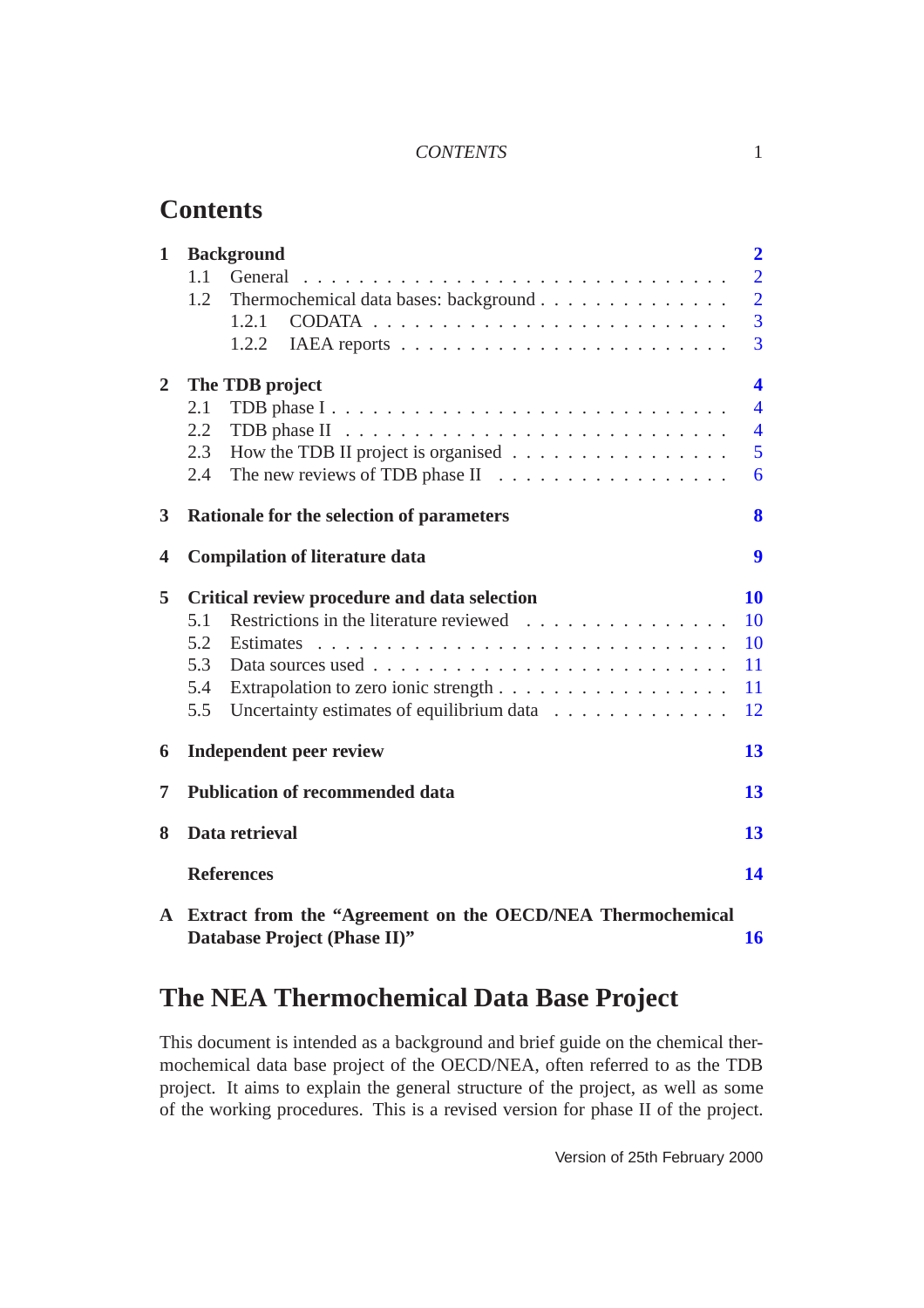<span id="page-2-3"></span>Much of the text has been taken directly from the "Agreement on the OECD/NEA Thermochemical Database Project (Phase II)", signed in December 1997 by the participating organisations (see Appendix [A\)](#page-16-0).

# <span id="page-2-0"></span>**1 Background**

# <span id="page-2-1"></span>**1.1 General**

In order to assess the safety of a radioactive waste repository, it is essential to be able to predict the eventual migration of its components into the environment. Numerical simulation and/or modelling of processes affecting the behaviour of radionuclides in natural and man-made systems is an integral part of a radiological assessment methodology. Some of the basic information is provided by speciation calculations using general, non-site-specific, chemical thermodynamic data. The value of the results of geochemical modelling as a predictive tool is strongly dependent on the quality of the thermodynamic data used to calculate the chemical speciation.

# <span id="page-2-2"></span>**1.2 Thermochemical data bases: background**

Phase I of the TDB project was initiated in 1984. At the time, it was clear that although a number of thermodynamic data compilations and reviews had already been published [\[82WAG/EVA,](#page-14-1) [78ROB/HEM,](#page-14-2) [82PAN,](#page-14-3) [78COD\]](#page-14-4), none of them could be used reliably as a complete source data table to study the behaviour of radioelements in the environment. To be useful in performance assessment work, a data base must:

- contain data for all the elements of interest in radioactive waste disposal systems
- document why and how the data were selected
- document the sources of experimental data used
- be internally consistent
- treat all solids and aqueous species of the elements of interest

None of the existing data bases at the time fulfilled all of these criteria. Although several potentially interesting compilations of thermochemical data have been made since then (e. g. [\[89COX/WAG,](#page-15-0) [91DIN,](#page-15-1) [88PHI/HAL,](#page-15-2) [91MAY/MUR\]](#page-15-3)), still none of these meet all the criteria above. In particular, the documentation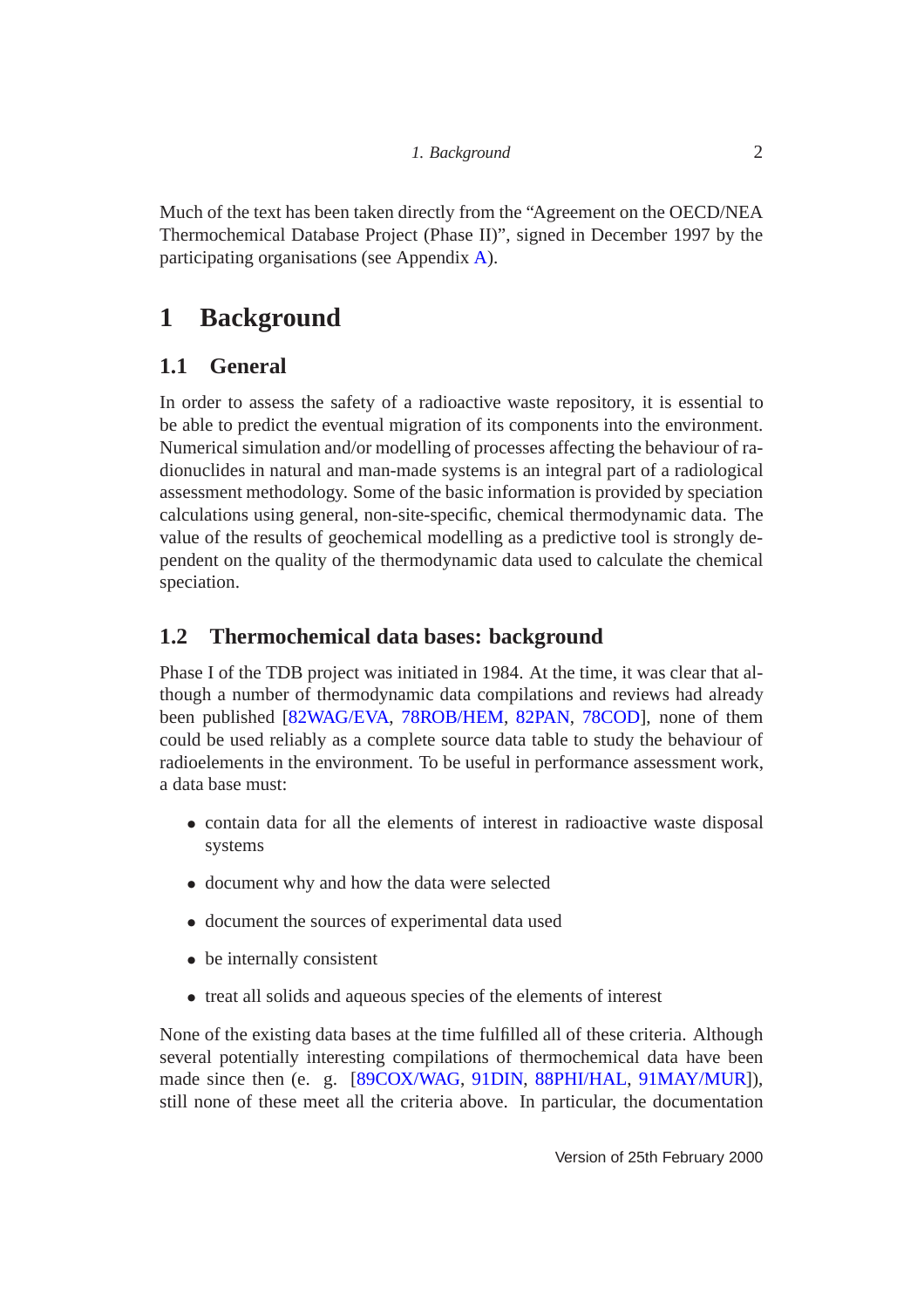<span id="page-3-2"></span>on how and why a particular datum was selected is often omitted, in favour of general guidelines or no information at all. It is also common to find specialised thermochemical databases intended for quite different purposes, such as general geochemical modelling under hydrothermal conditions, metallurgical simulations etc. Consequently, most research groups supporting the performance assessment of radioactive waste disposal still use their own databases for modelling purposes.

However, these individual data bases may lack internal consistency, and they often differ considerably from each other, especially in the data of the actinides. It is thus not surprising that radionuclide speciation and maximum solubilities calculated by different groups, with different geochemical computer codes and data, but for similar conditions, often turn out to differ by orders of magnitude. It has been recognised that these discrepancies are due to shortcomings in different data bases, rather than in the computer codes used.

The OECD/NEA TDB project was started in response to the recognition among the member countries of the NEA of shortcomings in these existing national databases. This work has been described earlier [\[85MUL,](#page-14-5) [88WAN,](#page-15-4) [91WAN\]](#page-15-5). In the first phase of this project, extensive literature reviews and data evaluations were undertaken to develop a comprehensive, internally consistent and internationally recognised thermodynamic database for the inorganic chemistry of five elements: uranium, americium, technetium, neptunium and plutonium.

#### <span id="page-3-0"></span>**1.2.1 CODATA**

The ICSU Committee on Data for Science and Technology (CODATA) has had a Task Group on Key Values for Thermodynamics which has published highly reliable critical assessments and recommended values of thermodynamic parameters for selected key substances since 1971. These data have become the *de facto* international standard for chemical thermodynamic data. This group's work, on expanding the set of highly reliable data, continues under the Task Group on Chemical Thermodynamic Tables. To be of general value, any chemical thermodynamic data base developed at the corporate, national or international level, must be consistent with the CODATA data set. This consistency is therefore a primary goal of the NEA TDB project.

#### <span id="page-3-1"></span>**1.2.2 IAEA reports**

Starting in 1976, the International Atomic Energy Agency published a series of 14 reports on the chemical thermodynamics of the actinides. Since they are as CODATA consistent as possible, these reports are an excellent start for developing a reliable actinide data set. Unfortunately, the IAEA is no longer active in this area. The early reports are out of date. Six of the principal contributors to the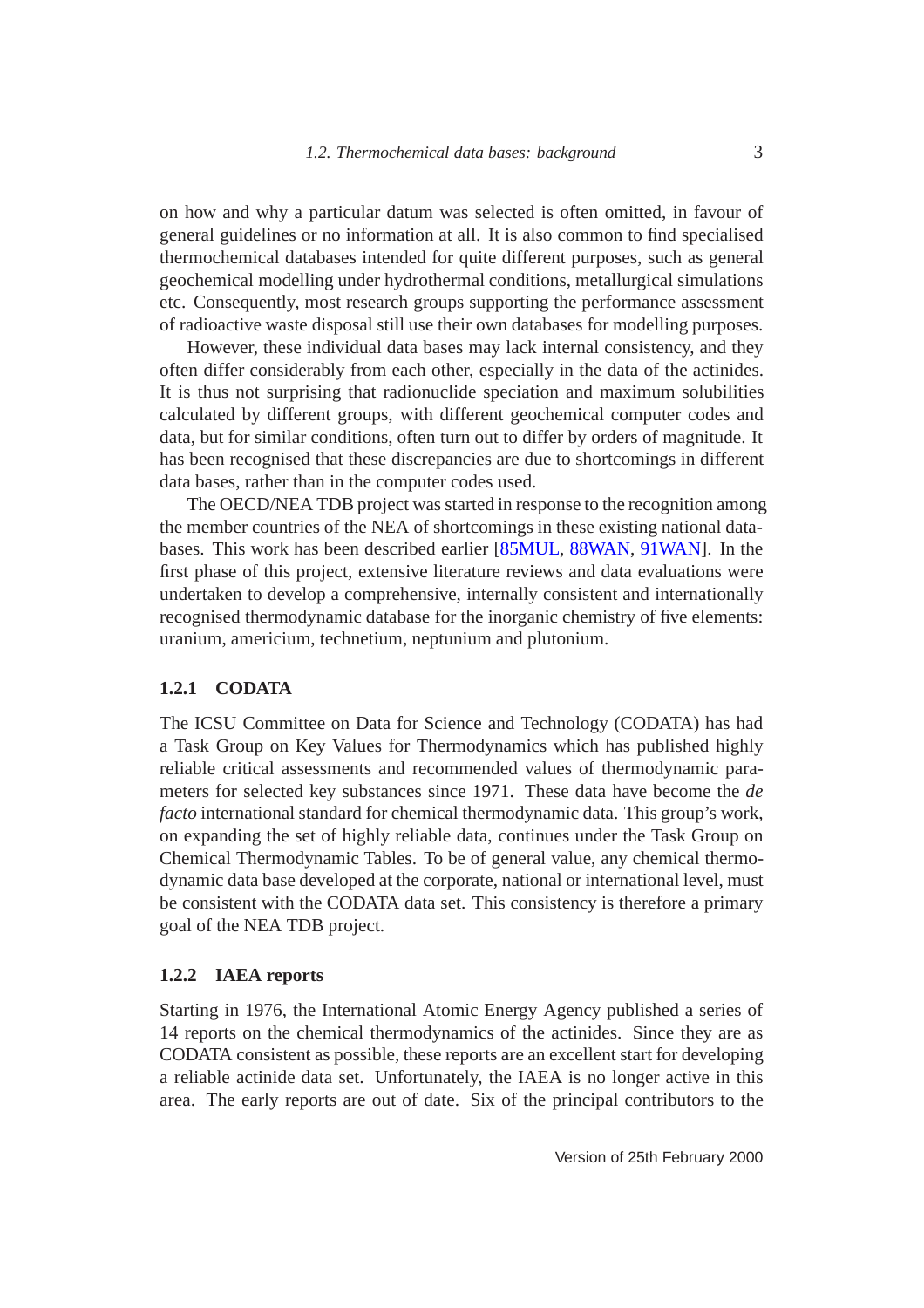<span id="page-4-3"></span>IAEA series were consulted when the NEA review was initiated. All of these contributors agreed that the NEA review would provide a valuable continuation to the IAEA work on the actinides and would supplement it with the work on the selected fission-product elements.

# <span id="page-4-0"></span>**2 The TDB project**

# <span id="page-4-1"></span>**2.1 TDB phase I**

The first phase of the OECD/NEA Thermochemical Database (TDB) Project was initiated in 1984, to fulfil the need as described above for a high-quality database for modelling purposes in safety analyses for radioactive waste repositories. This phase of the project has also described elsewhere [\[85MUL,](#page-14-5) [88WAN\]](#page-15-4). A comprehensive, internally consistent and internationally recognised thermodynamic database has been developed for the inorganic, aqueous and solid chemistry of five elements: uranium, americium, technetium, neptunium and plutonium. Recommended data for uranium and americium have been published and similar publications for technetium, neptunium and plutonium are being finalised. The result is a set of reliable thermodynamic parameters that can be used to describe the behaviour of these elements under conditions relevant for radioactive waste disposal systems and the geochemical environments.

# <span id="page-4-2"></span>**2.2 TDB phase II**

Due to the *ad hoc* structure of the first phase of the TDB Project, important delays were encountered, and the project did not meet the schedule of certain national radioactive waste management programmes. In order to avoid further delays, a second phase of the TDB Project, based on a more rigorous organisation, was agreed upon by the following organisations:

> ANSTO, Australia NIRAS/ONDRAF, Belgium, RAWRA, Czech Republic, POSIVA, Finland, ANDRA, France, IPSN, France, FZK, Germany, PNC, Japan, ENRESA, Spain SKB, Sweden, SKI, Sweden,

Version of 25th February 2000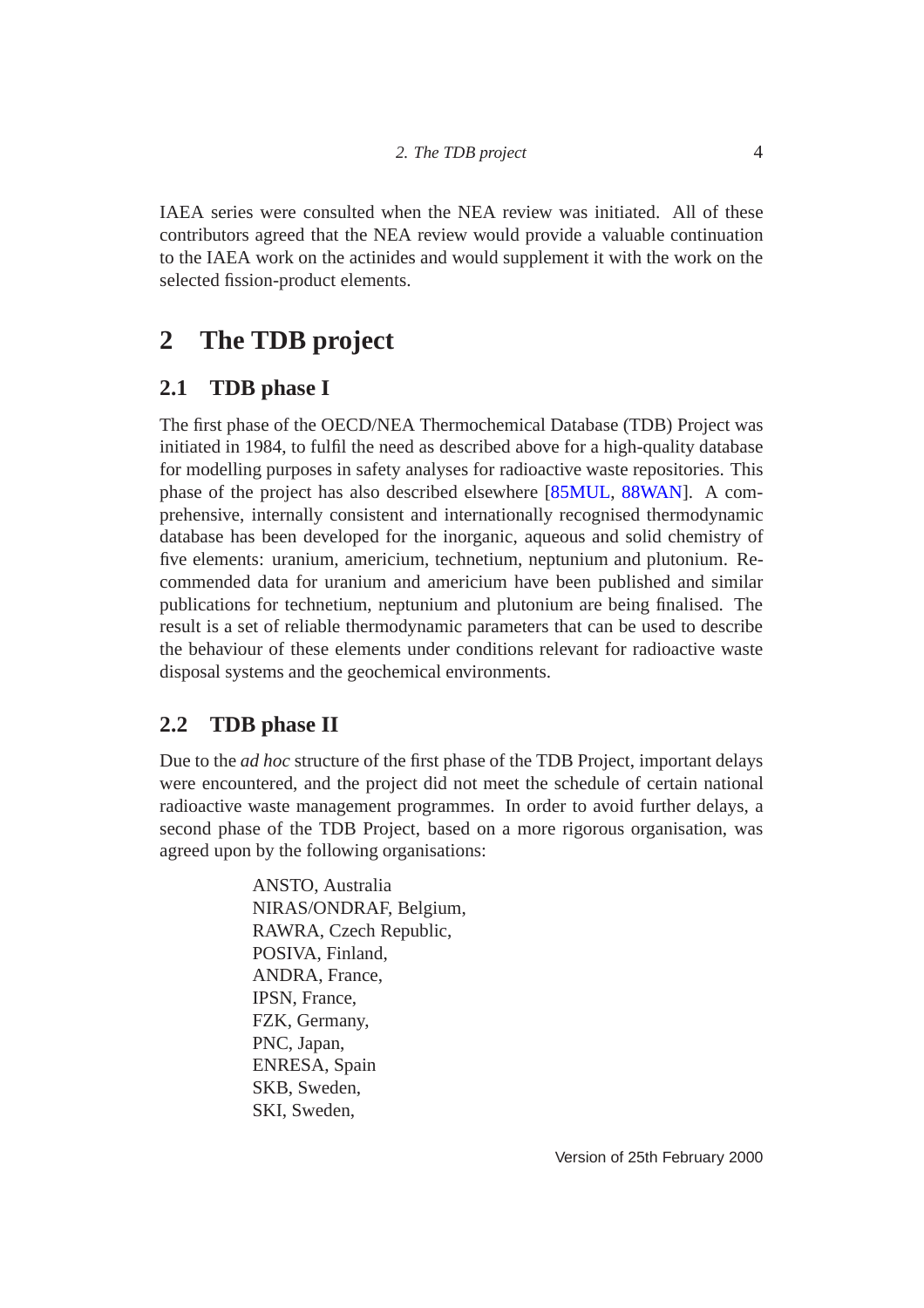HSK, Switzerland, NAGRA, Switzerland, PSI, Switzerland, BNFL, UK, NIREX, UK, DoE, USA,

This project is referred to as the TDB phase II project, or simply TDB II.

# <span id="page-5-0"></span>**2.3 How the TDB II project is organised**

The second phase of the TDB Project is organised as a semi-autonomous project under the guidance of a Management Board, representing the participating organisations or countries. The OECD/NEA acts as the Project Co-ordinator, assisted and advised in technical matters by an Executive Group of the Management Board. Review Teams are set up (one per element or group of elements/ligands) to review available information, evaluate existing data and to prepare interim and final reports. A schematic layout of the organisation structure is shown in Figure [1.](#page-7-0)

The Management Board is ultimately responsible for the project and defines and approves the annual Programme of Work and Budget of the TDB Project. The Management Board will decide the details of the work programme as the need arises.

The Executive Group, which consists of three to five persons with a strong technical background, acts as a technical adviser to the Management Board. It also gives advice and assists the Project Co-ordinator in the conduct of its work.

The OECD/NEA acts as the Project Co-ordinator. The main part of this work is performed by the NEA Data Bank and covers predominantly two areas of responsibility: the co-ordination of the Review Teams and the update and maintenance of the TDB database. The NEA Data Bank will also continue to service other scientists in OECD/NEA Member countries with information from the TDB database.

The Review Teams, one for each element or group of elements/ligands, consist of approximately three to five experts per team, approved by the Management Board. Their main tasks are to critically review the chemical thermodynamic data available for the element/ligand in question, recommend a set of data, and present these data, together with a justification for the selection, in a report. The report is peer-reviewed before final publication. The members of the review team have to be highly qualified in the area of science covered by the review, together covering a wide range of direct experimental experience. This experimental experience is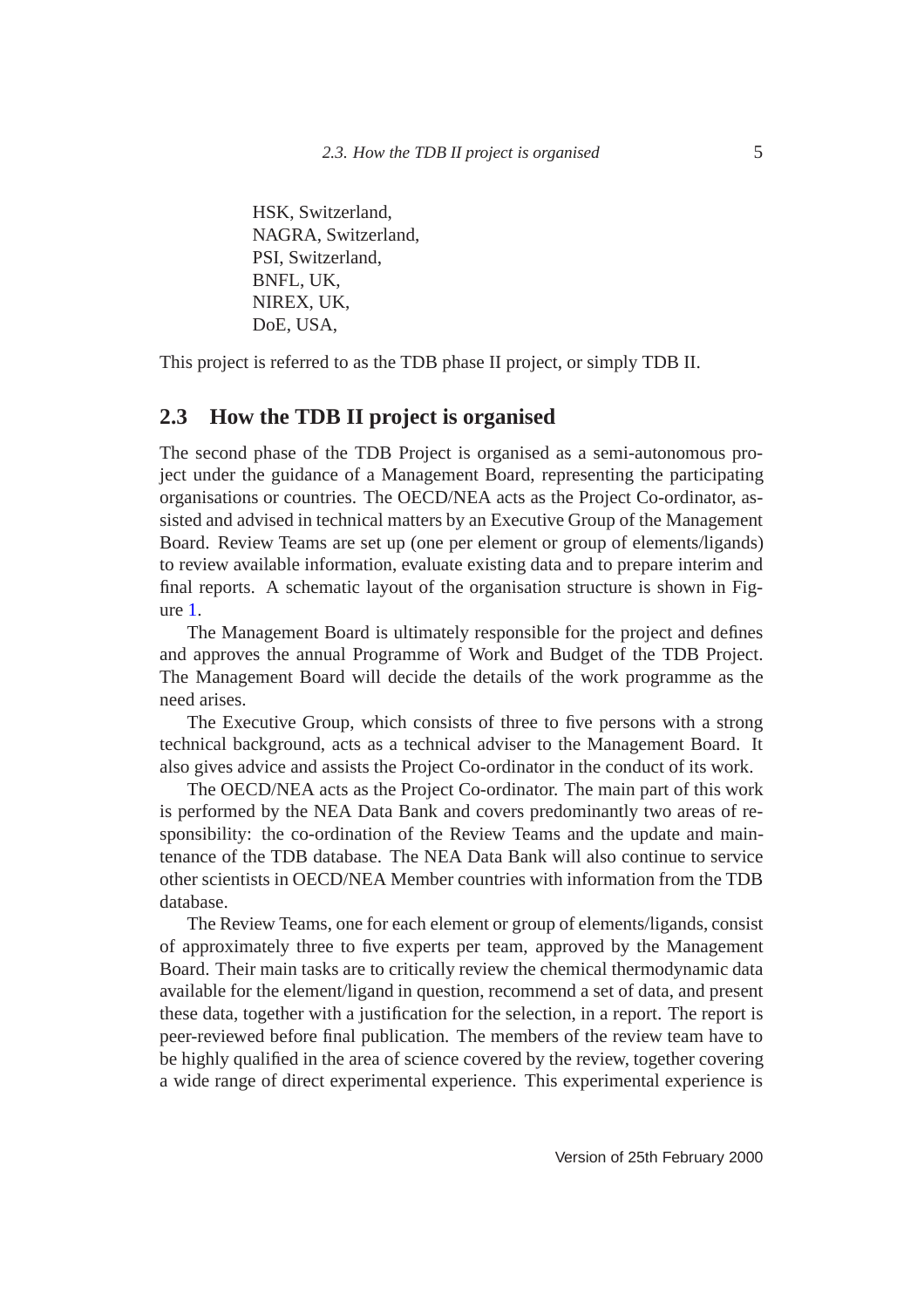crucial for the experts to be able to judge the quality and completeness of the scientific publications to be reviewed.

Each review team has an "initiator" and a chairman, which may or may not be the same person. The role of the initiator is to propose suitable members of the review team. The initiators are chosen by the Executive Group and the NEA Project Coordinator jointly, on grounds of availability as well as sufficient expertise in the field.

The initiators proposal for review team is subject to approval by the Executive Group and ultimately the Management Board. The formal nomination of the review team to the Management Board is made by the project coordinator (cf. Appendix [A\)](#page-16-0). Once the review team has been approved by the management board, the work of the initiator is over.

The role of the chairman of the review team, is to coordinate the work within the review team once the work has started. The chairman of the review team is also ultimately responsible for the quality of the report. It is the task of the chairman to ensure that the contributions from all authors arrive in a timely fashion. In addition to authoring parts of the review, the chairman of the review team has the overview of the review, and makes sure that consistency is maintained within the report, and that the review is complete in terms of covering the chemical systems of interest.

The chairman of the review team is elected by the members of the review team. As the task of being chairman can be quite time-consuming, availability and organizational skills should be emphasized when electing a chairman, alongside with expert knowledge.

#### <span id="page-6-0"></span>**2.4 The new reviews of TDB phase II**

The following new reviews are planned within the TDB phase II project.

- An update of the U/Am/Tc/Np/Pu reviews (one review team for all elements).
- Inorganic complexes and compounds of Ni.
- Inorganic complexes and compounds of Se.
- Simple organic ligands (isosaccharinic acid (ISA), EDTA, citrate and oxalate) of U, Am, Tc, Np, Pu, Ni, Se, Zr and some selected competing cations.
- Inorganic complexes and compounds of Zr.

These review areas were decided on taking into account the mobility, radioactivity and half-lives of the commonly occurring nuclides in radioactive waste, as well as the particular areas of interest of the funding organisations.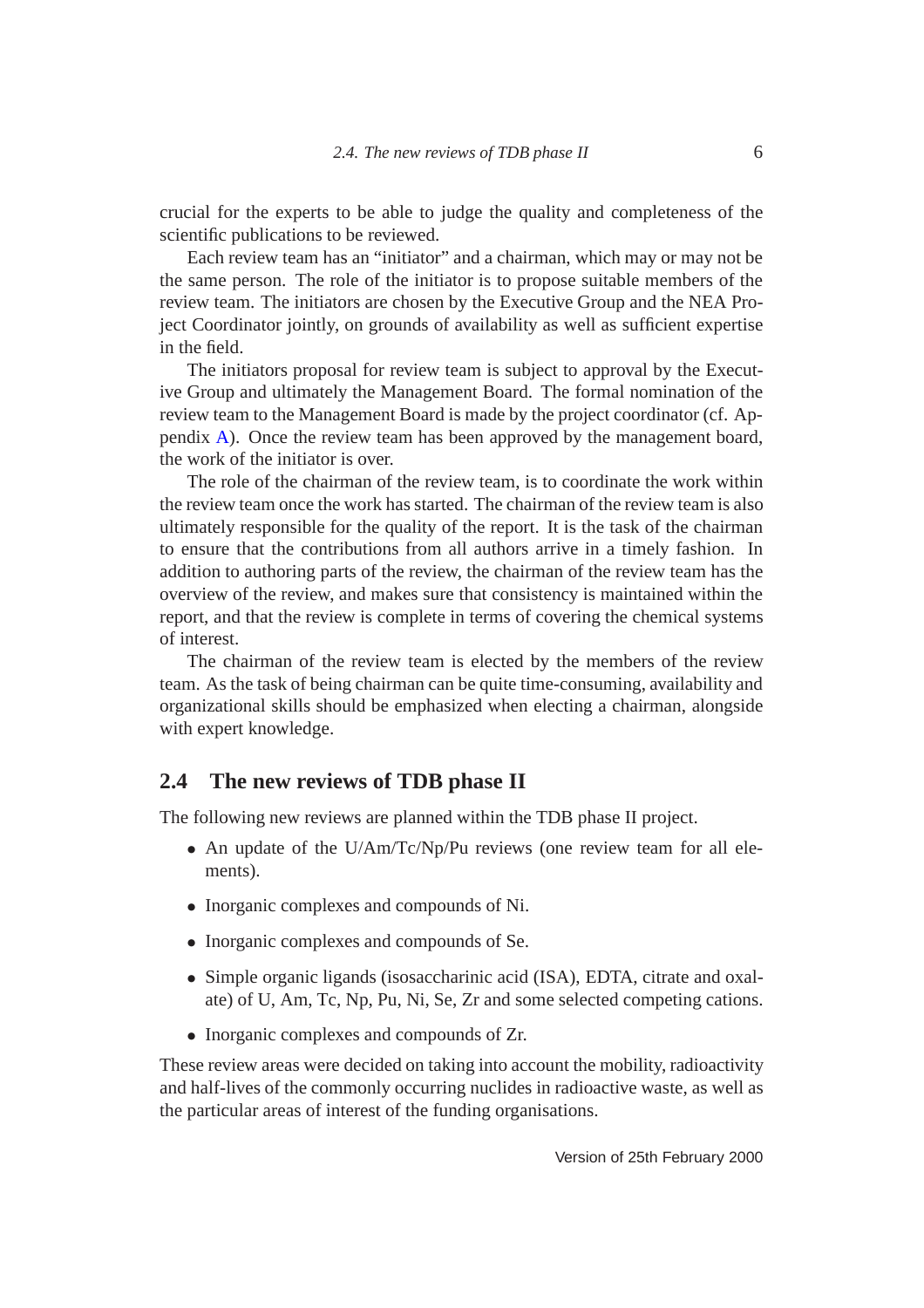<span id="page-7-0"></span>Figure 1: The organization of the NEA-TDB Project



Version of 25th February 2000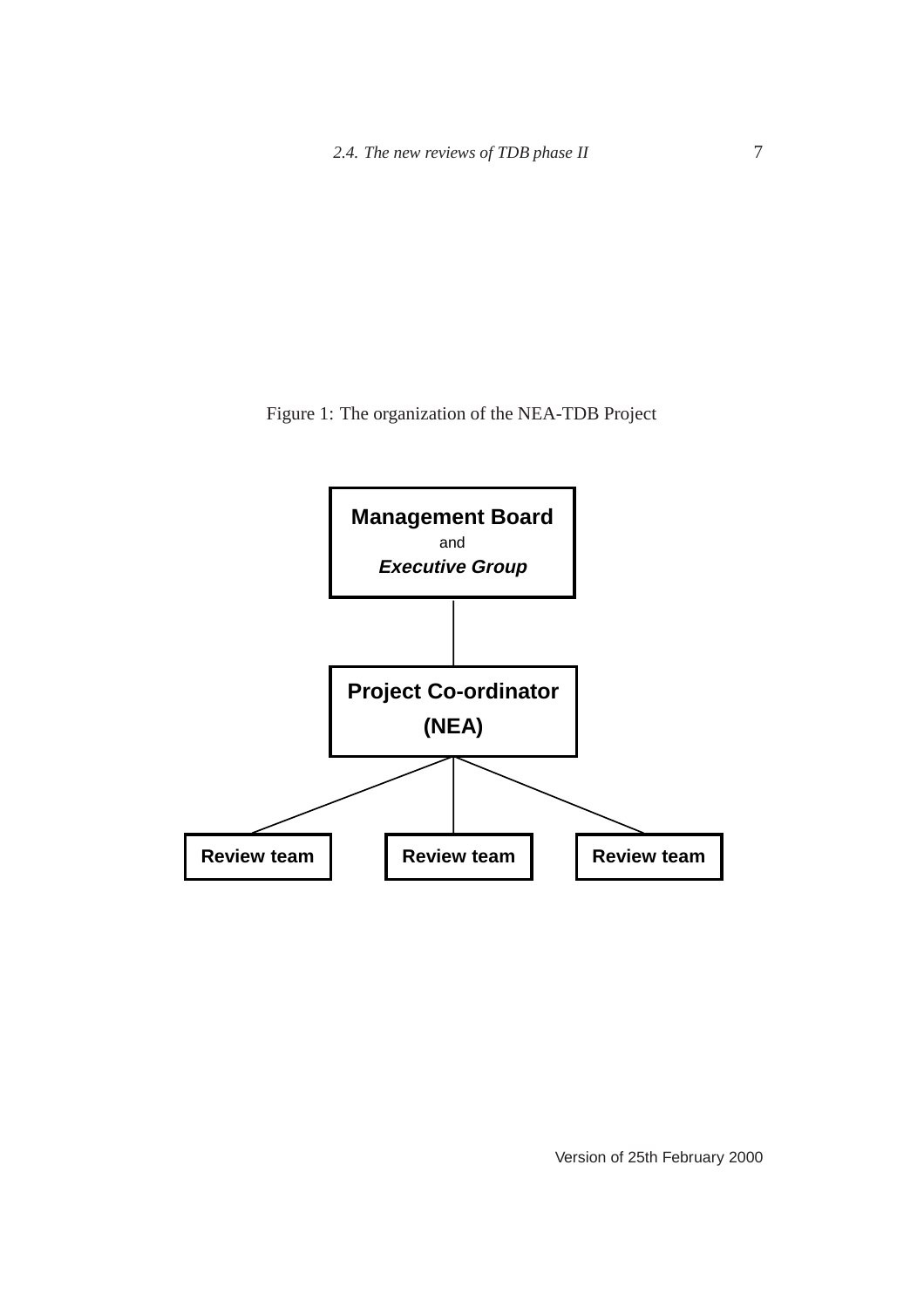# <span id="page-8-0"></span>**3 Rationale for the selection of parameters**

A variety of parameters could be included in a chemical thermodynamic data base. The selection of which parameters to include in the NEA data base was based on the needs of existing chemical models, the generality of applications and the availability of data.

Most geochemical modelling codes work with equilibrium constants. Although solubility and equilibrium constant data would thus appear appropriate for inclusion in the data base, different models may, and often do, use different sets of thermodynamic components, in the Gibbs' phase rule sense of the word, for the chemical reactions associated with the equilibrium constants. To avoid having to recalculate the selected equilibrium constants for different sets of components, the data set collected in the TDB project includes standard molar Gibbs energy  $(\Delta_f G_{\rm m}^{\circ})$  and enthalpy  $(\Delta_f H_{\rm m}^{\circ})$  of formation, standard molar entropy  $(S_{\rm m}^{\circ})$  and heat capacity at constant pressure  $(C_{p,m}^{\circ})$ . The equilibrium constants needed can then be derived from these parameters for the aqueous species and solid phases of interest. This approach also makes it easier to check the internal consistency of the selected thermodynamic parameters.

As the parameters in this set vary as a function of temperature, provision has been made to include the compilation of the coefficients of empirical temperature functions for these thermodynamic data, as well as the temperature ranges over which they are valid. In these cases, the data are fitted to obtain the most significant coefficients of the following empirical function:

<span id="page-8-1"></span>
$$
F(T) = a + bT + cT^{2} + dT^{-1} + eT^{-2} + f \ln T + gT \ln T + h\sqrt{T}
$$
  
+ $i \frac{1}{\sqrt{T}} + jT^{3} + kT^{-3}$  (1)

Most temperature variations can be described with two to four parameters, *a*, *b*, *c* (or *d*) and *e* being the ones most frequently used.

Although in principle the temperature dependence can be recorded for any of the selected parameters, only temperature dependencies for  $C_{p,m}$  have been selected in the TDB data base so far.

Since various publications in the scientific literature contain equilibrium constants or thermodynamic data of reaction rather than the thermodynamic data of formation of single species, the database can also store chemical reactions, as well as the corresponding reaction data (including temperature dependencies) with uncertainties in SI units. This also allows selected data to be stored for reactions where no formation data can be extracted, as well as giving users of the data base the possibility to use the selected reaction data directly without having to recalculate these data from formation data. Such recalculations usually lead to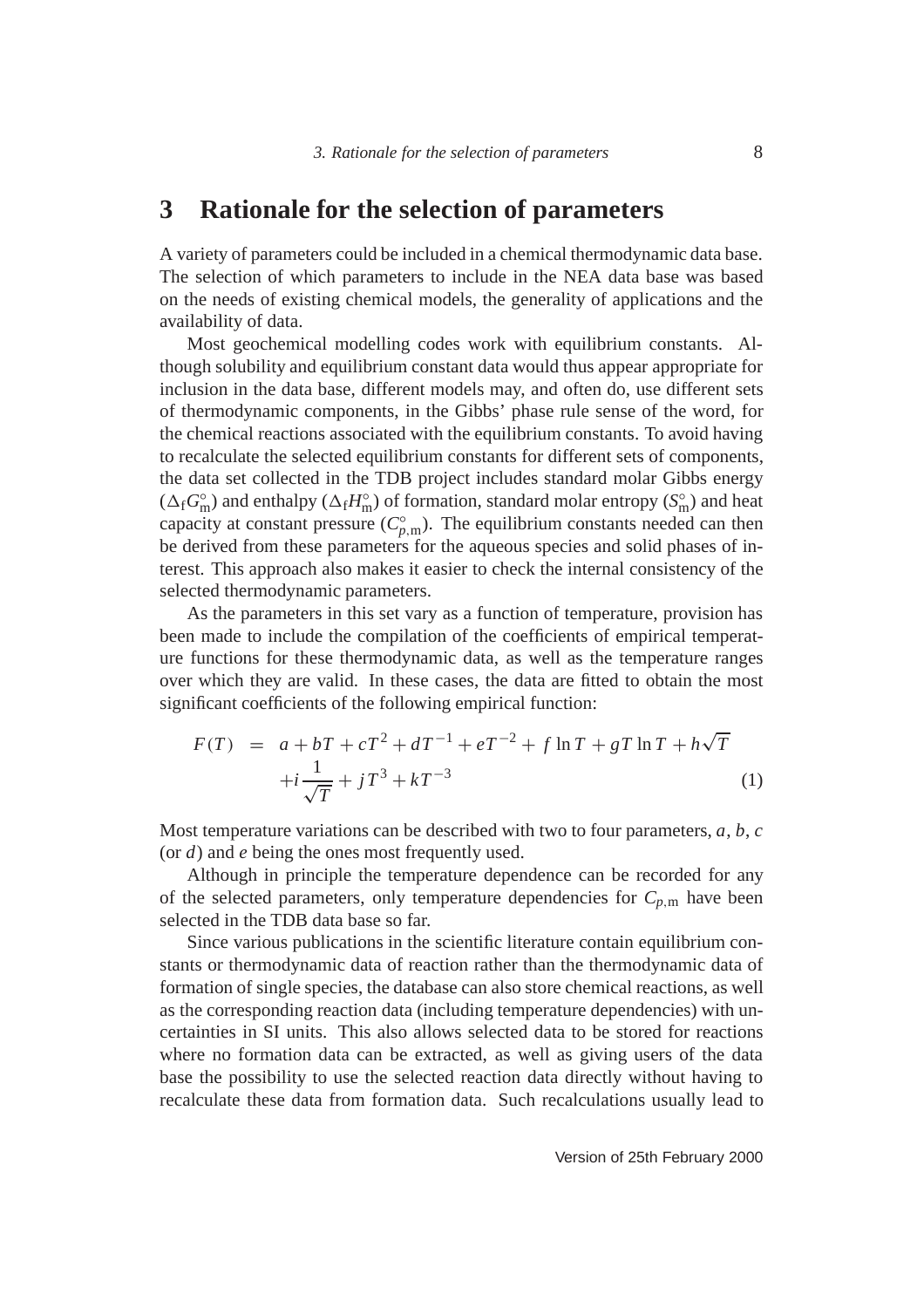<span id="page-9-1"></span>uncertainties that are much larger than those assigned to the original experimental data.

The following reaction data are stored:

| $\log_{10} K$ the equilibrium constant of the reaction, logarithmic |                                   |
|---------------------------------------------------------------------|-----------------------------------|
| $\Delta_{r}G_{m}$ the molar Gibbs energy of reaction                | $(kJ \cdot mol^{-1})$             |
| $\Delta_r H_m$ the molar enthalpy of reaction                       | $(kJ \cdot mol^{-1})$             |
| $\Delta_{r}S_{m}$ the molar entropy of reaction                     | $(J \cdot K^{-1} \cdot mol^{-1})$ |
| $\Delta_{\rm r} C_{p,m}$ the molar heat capacity of reaction        | $(J \cdot K^{-1} \cdot mol^{-1})$ |
|                                                                     |                                   |

The temperature functions of these data, if available, are also stored, according to Eq. [\(1\)](#page-8-1).

As a rule, selected data are presented for a temperature of 298.15 K and a pressure of 1 bar  $(1 \times 10^5 \text{ Pa})$ . The pressure dependence of thermodynamic data is not considered in the NEA/TDB reviews. The specific reference conditions used in the NEA TDB project reviews are described in the TDB guideline report TDB-5 [\[99NEA\]](#page-15-6).

For many modelling purposes, equilibrium constants are required for temperatures different from 25◦C. Ideally, the temperature function of the reaction heat capacity,  $\Delta_{r}C_{p,m}^{\circ}(T)$ , is used to calculate the temperature dependence of the corresponding equilibrium constant. When the required heat capacity functions are not available, various methods to estimate heat capacities and entropies must be used (see [\[97ALL/BAN,](#page-15-7) Chapter X], which is also available as the TDB-4 Guideline [\[99NEA\]](#page-15-6)).

# <span id="page-9-0"></span>**4 Compilation of literature data**

The first step of the review procedure is the compilation of data published in the scientific literature for each key element. In principle, the literature search should cover everything relevant that has ever been published on the subject (for update reviews, the literature search will obviously start at the date where the previous review report stopped). For most reviews, however, some restrictions have to be made since the resources available are not sufficient to cover everything that could possibly be included. These restrictions are subject to the endorsement of the Executive Group and ultimately the approval of the Management Board. The restrictions are made taking into account primarily the needs of the radioactive waste disposal performance assessment community. The restrictions made are documented in the respective review reports. Some common restrictions are described in section [5.1.](#page-10-1)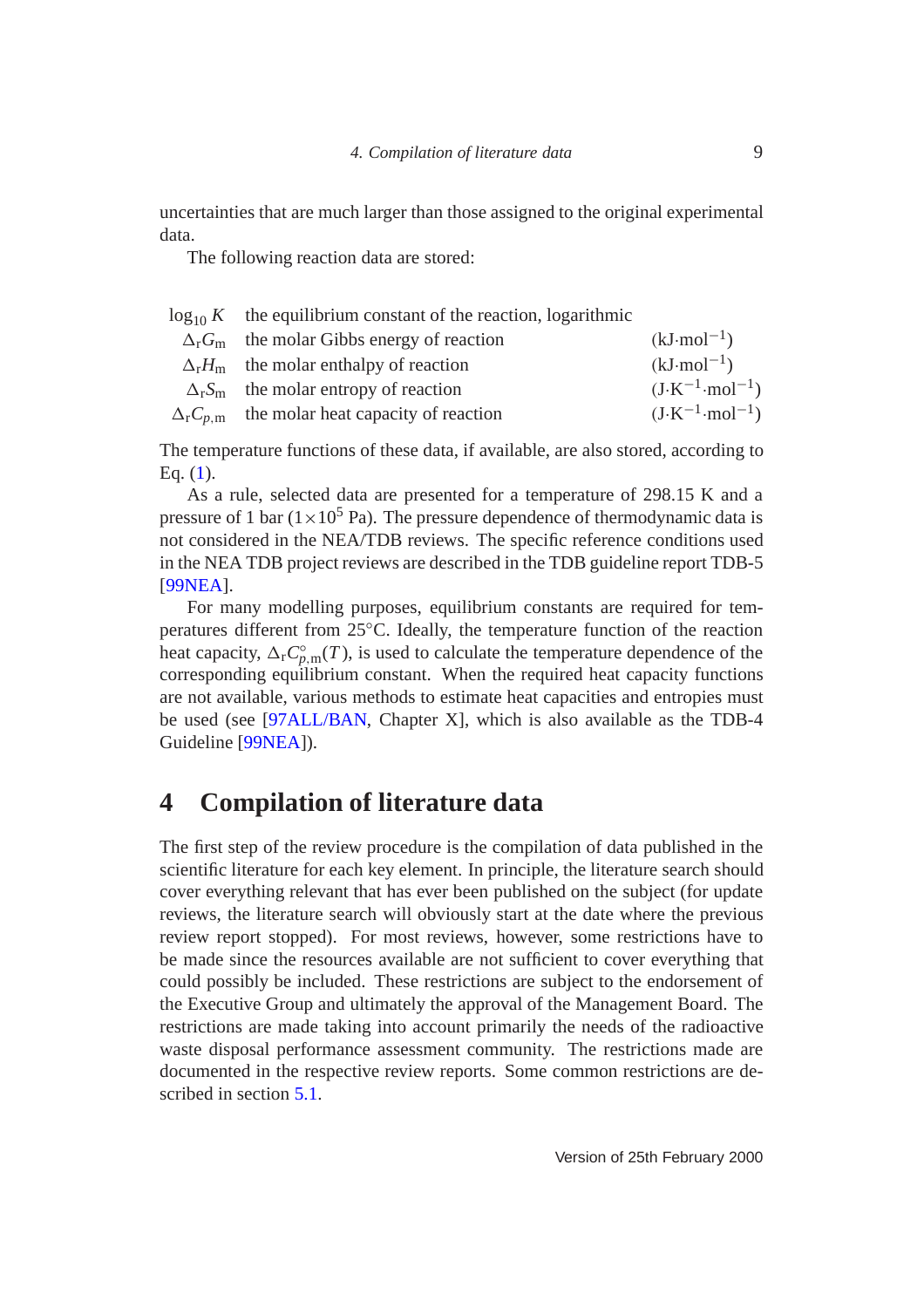# <span id="page-10-3"></span><span id="page-10-1"></span><span id="page-10-0"></span>**5 Critical review procedure and data selection**

### **5.1 Restrictions in the literature reviewed**

As mentioned above, the TDB project covers only selected thermodynamic quantities, not non-thermodynamic data such as diffusion and kinetic data.

Normally, the collection of literature data is done keeping in mind the target audience for the review reports, i. e. the nuclear waste storage performance assessment (PA) community. Hence, data which are of no or little interest for PA calculations are normally not considered in the reviews. Examples of areas that are normally excluded are:

- Complexation in non-aqueous solvents
- Sorption
- Diffusion and kinetic data
- Low-temperature data (below 200 K)
- Alloys and other non-stoichiometric compounds
- Polyelectrolytes and organic ligands other than those treated by the review group for simple organic ligands.
- Melts

Minerals are normally excluded because of the lack of well-defined stoichiometries; reliable thermodynamic data for minerals are rather scarce (see e. g. [\[95SIL/BID,](#page-15-8) Appendix D]).

The authors of the review reports may, however, decided to include one or more of the areas above, if the available resources allow. Such inclusions must be cleared with the TDB project coordinator before any work in these areas is started.

### <span id="page-10-2"></span>**5.2 Estimates**

In general, the OECD/NEA TDB reviews only take into account primary experimental data, not estimates, values from compilations or calculated parameters. However, if scientifically well established procedures for making estimates of otherwise unavailable data (i. e. by analogies with similar elements) exist, such procedures may be employed. If no reliable experimental data exist and no data are available for similar elements that would allow estimates to be made, the TBD reviews do not attempt to fill the resulting gaps in the thermodynamic data base. Areas that merit further experimental investigation are pointed out in the review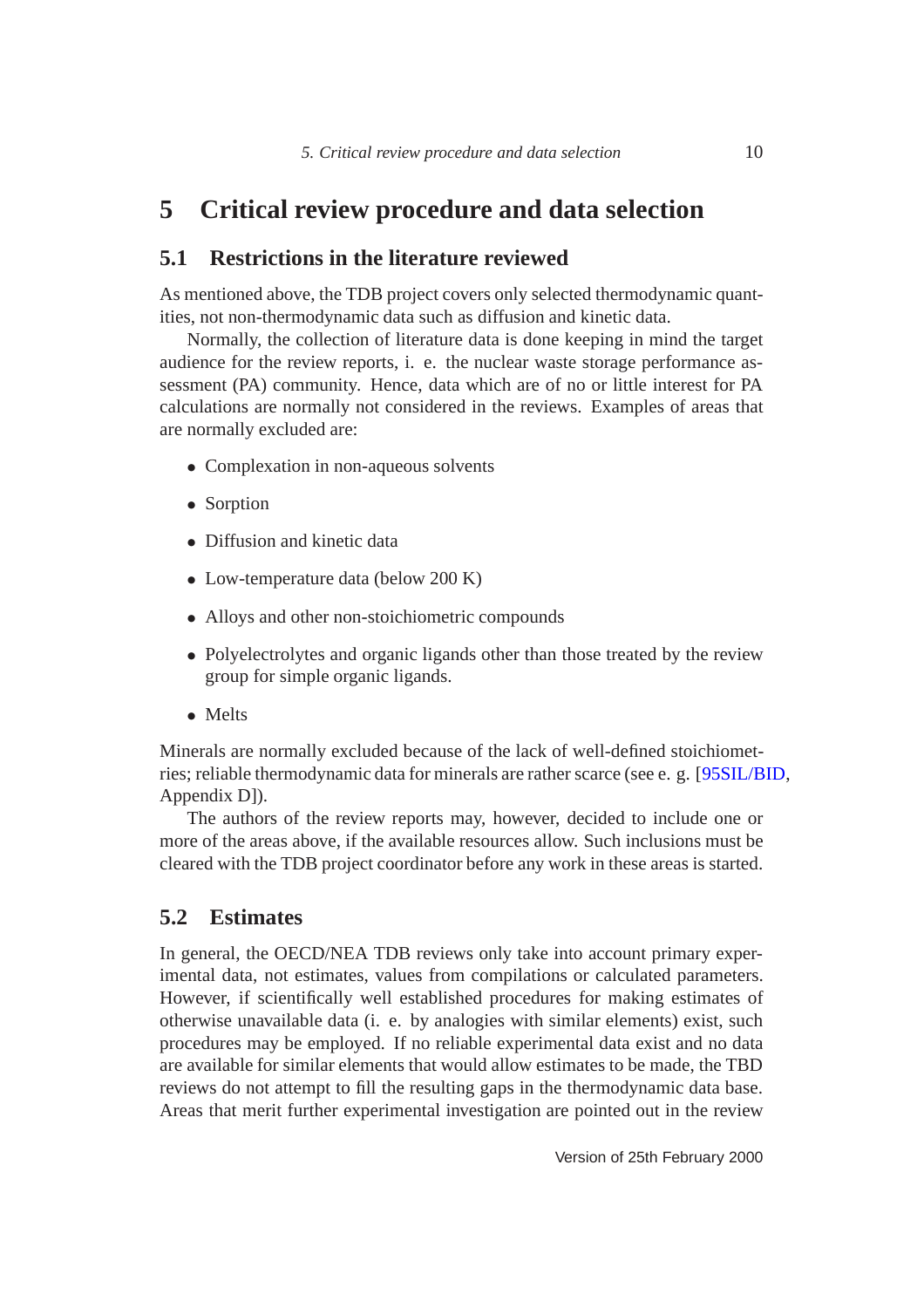<span id="page-11-2"></span>reports. The selection procedure is described in detail in the TDB-1 guideline [\[99NEA\]](#page-15-6).

# <span id="page-11-0"></span>**5.3 Data sources used**

As stated above, in general the OECD/NEA TDB reviews only take into account primary experimental data. It is essential to, to the largest extent possible, obtain the original publication containing the experimental details when performing the review work.

When possible, experimental source data are re-evaluated by using chemical models which are found to be more accurate than those used by the original authors. The final result is a selected set of data of formation and reaction for each key element considered by the review, as well as for the auxiliary data that were used for recalculations in the critical review. It is essential that the consistent auxiliary data set is used in conjunction with the data set of the key element. The selected data and their uncertainties are stored in the TDB data base.

Detailed guidelines for the review procedure can be found in the following documents:

**TDB-1** Guidelines for the review procedure and data selection [\[99NEA\]](#page-15-6)

**TDB-2** Guidelines on the extrapolation to zero ionic strength [\[99NEA\]](#page-15-6)

**TDB-3** Guidelines on the assignment of uncertainties [\[99NEA\]](#page-15-6)

**TDB-4** Guidelines for temperature corrections [\[99NEA\]](#page-15-6)

**TDB-5** Standards and conventions in TDB publications [\[99NEA\]](#page-15-6)

**TDB-6** Guidelines for the independent peer review of TDB reports [\[99NEA\]](#page-15-6)

# <span id="page-11-1"></span>**5.4 Extrapolation to zero ionic strength**

Thermodynamic data always refer to a selected standard state. The standard state in the NEA critical review for dissolved species is the hypothetical ideal solution at unit activity (molality scale), as it is for the CODATA Key Values [\[89COX/WAG\]](#page-15-0), see also the TDB-5 guideline [\[99NEA\]](#page-15-6). Hence, the data which are evaluated from experimental measurements need to be corrected for activity coefficients. The method used by the NEA for this purpose is the specific ion interaction method (SIT), which was first outlined by Brønsted [\[22BRØ,](#page-14-6) [23BRØ\]](#page-14-7) and elaborated by Scatchard [\[36SCA\]](#page-14-8) and Guggenheim [\[66GUG\]](#page-14-9). The SIT method was established as the method of choice for the TDB project during Phase I of the project, and it will be used also in Phase II. The TDB-2 guideline [\[99NEA\]](#page-15-6)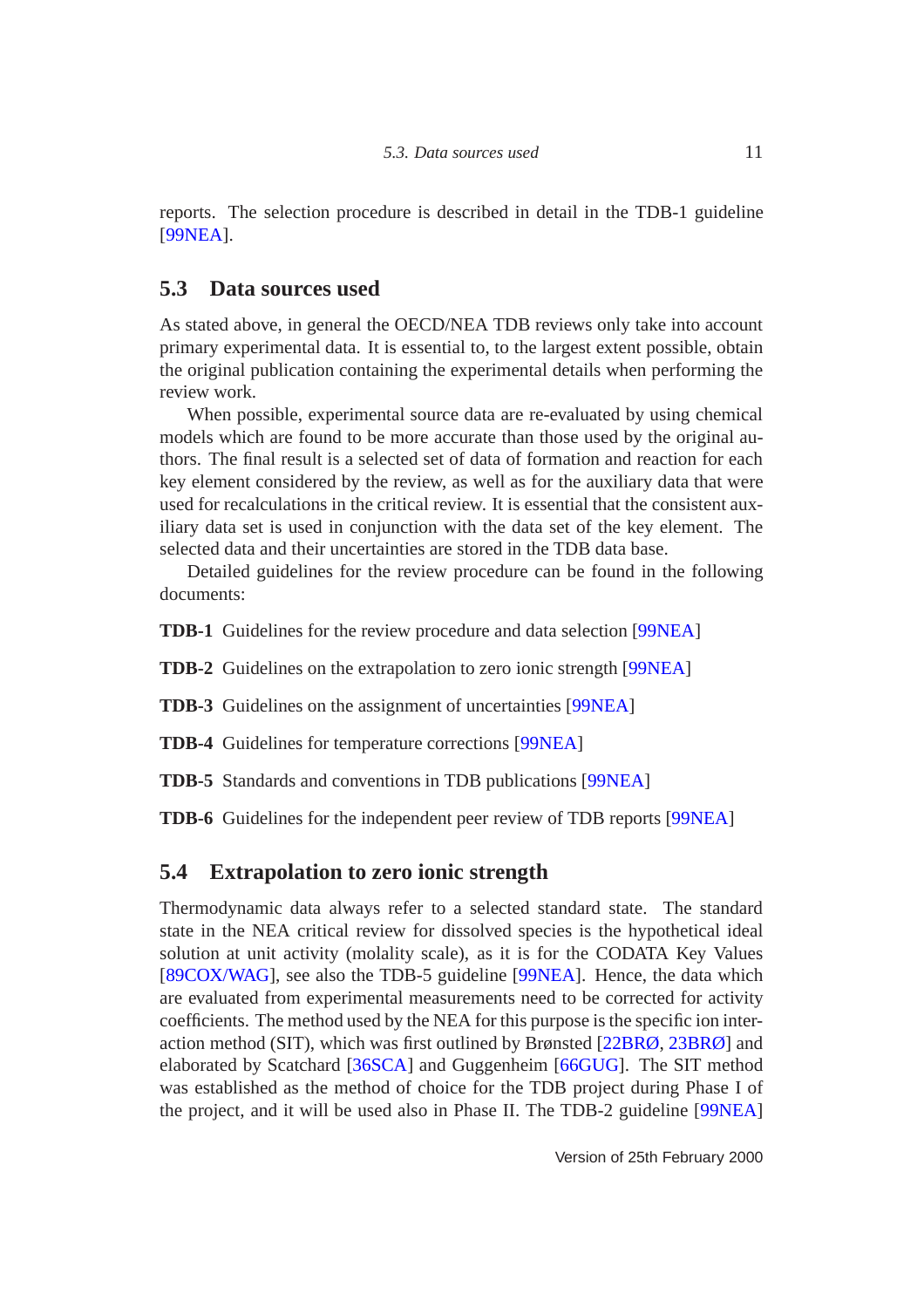<span id="page-12-1"></span>gives detailed information about the procedures used for extrapolation to zero ionic strength.

There are other virial expansion methods, *e.g.*, the one proposed by Pitzer [\[79PIT\]](#page-14-10), which are sometimes more precise than the SIT theory, and are also useable over wider ranges of ionic strengths. Two or three interaction coefficients are needed in the Pitzer method, and these are available in the literature for many simple ionic species. However, equilibrium constants from different sources are rarely consistent enought to allow a determination of these parameters.

The SIT method has several advantages that make it more suitable for the TDB project:

- it is simpler (fewer parameters are needed)
- missing parameters can easily be estimated from values for ions of similar charge and size,
- the extraction of relevant parameters requires fewer experimental data,
- changing from the SIT would require a large amount of recalculation work for already selected data, and
- although there are cases (e. g. brines) where the SIT method is clearly not applicable, its accuracy and range of usefulness is adequate for geochemical modelling of a majority of the environments encountered in radioactive waste disposal sites.

For an extensive discussion on different methods for the estimation and calculation of activity coefficients in electrolyte solutions, see Chapter IX of Ref. [\[97ALL/BAN\]](#page-15-7).

### <span id="page-12-0"></span>**5.5 Uncertainty estimates of equilibrium data**

One of the principal objectives of the OECD/NEA TDB effort is to provide an idea of the uncertainties associated with the data selected in this review. This makes the calculation of confidence limits for the derived quantities possible, although it should be noted that few geochemical modelling codes exist today that make use of this information. In general, the uncertainties should define the range within which the corresponding data can be reproduced with a probability of 95% at any place and by any appropriate method. In many cases, statistical treatment is limited or impossible due to insufficient availability of data. A particular problem has to be solved when significant discrepancies occur between different source data. The TDB-3 guideline [\[99NEA\]](#page-15-6) contains a description of the statistical procedures that are used for the problems encountered, of the limits of these procedures, as well as guidelines for what to do when statistics are inapplicable.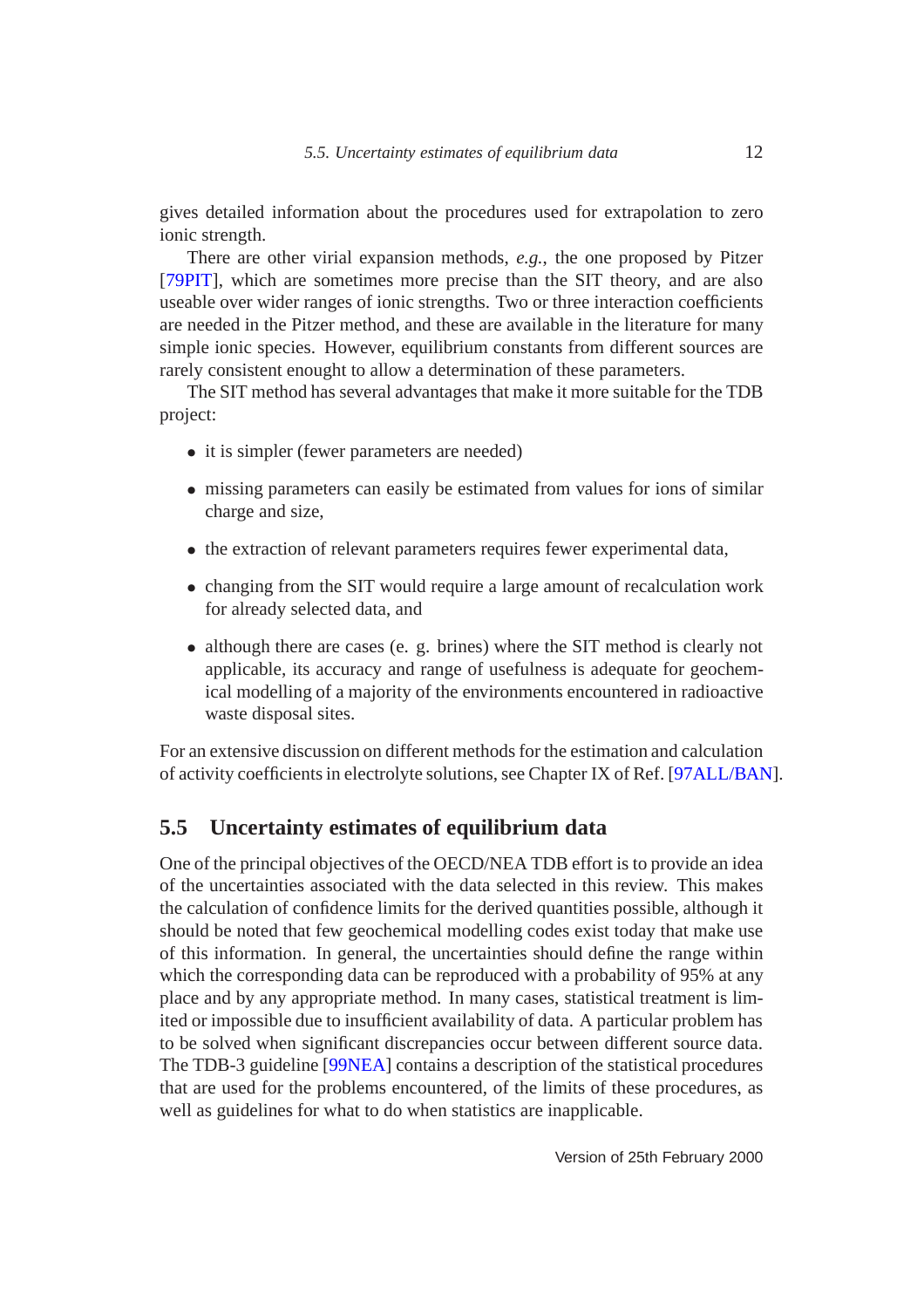# <span id="page-13-3"></span><span id="page-13-0"></span>**6 Independent peer review**

The reports resulting from the critical reviews of chemical thermodynamics within the NEA-TDB project are reviewed independently by qualified experts nominated by the review team members and the NEA, and approved by the TDB Management Board. The independent peer review is performed according to the procedures described in the TDB-6 [\[99NEA\]](#page-15-6) document. The reports to be reviewed contain detailed discussions of the data selection resulting from the critical review of the chemical thermodynamics of a particular element. The purpose of the additional peer review is to receive an independent view of the judgements and assessments made by the primary reviewers, to verify assumptions, results and conclusions, and to check whether the relevant literature has been exhaustively considered. The independent peer review is performed by personnel having technical expertise in the subject matter to be reviewed, to a degree at least equivalent to that needed for the original review.

# <span id="page-13-1"></span>**7 Publication of recommended data**

For each element, the selected data set and the selection procedure are published under the authorship of the corresponding reviewers. The publication includes a detailed discussion of key data sources, a presentation of the re-evaluations done by the NEA reviewers, as well as a complete set of auxiliary data used in the evaluation. Usually, one volume is published for each review.

# <span id="page-13-2"></span>**8 Data retrieval**

As soon as the selected data for a certain review have passed peer review, they are made available for downloading at the NEA web site <http://www.nea.fr/html/dbtdb>.

Version of 25th February 2000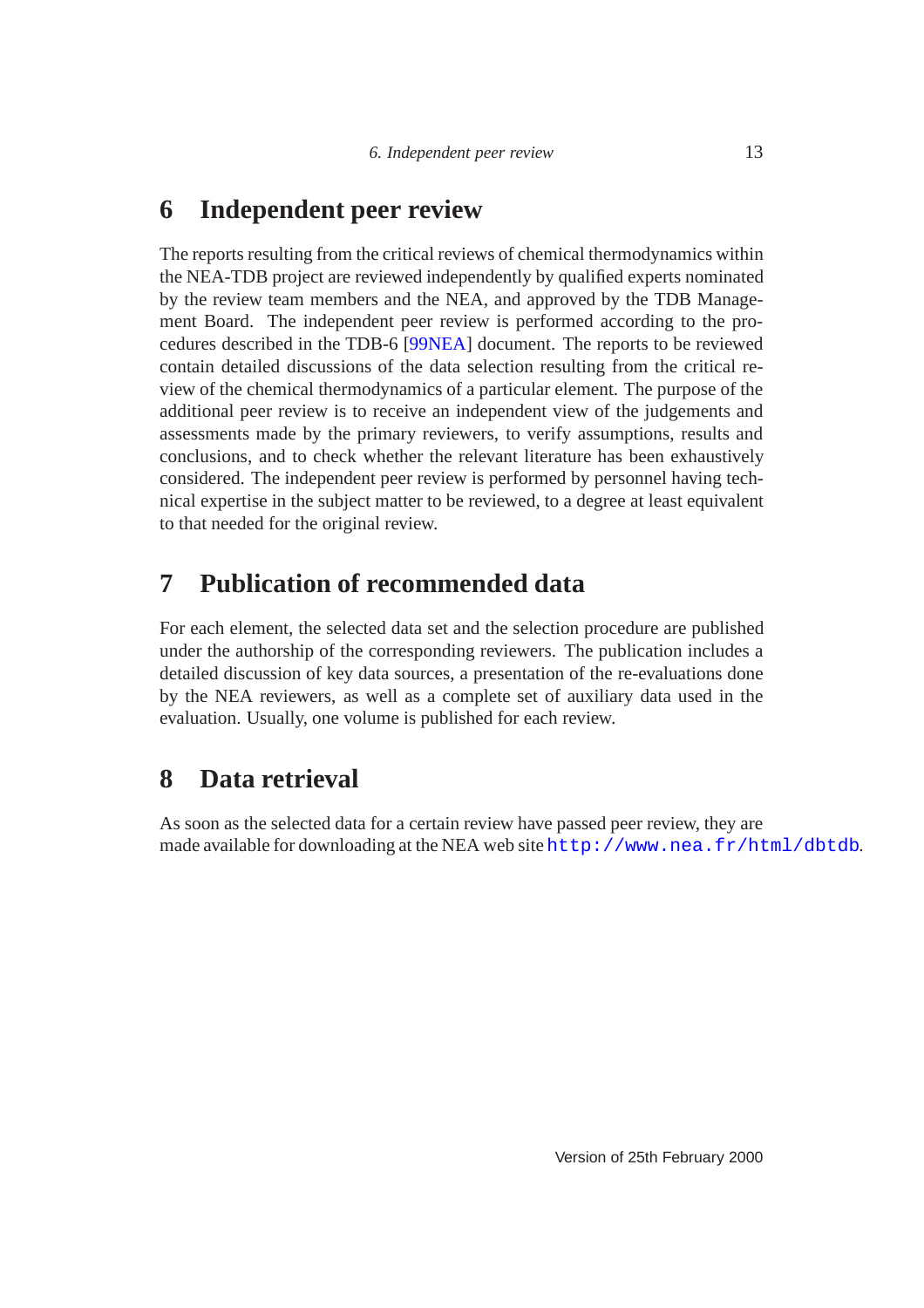# <span id="page-14-0"></span>**References**

- <span id="page-14-6"></span>[22BRØ] Brønsted, J. N., "Studies of solubility: IV. The principle of specific interaction of ions", *J. Am. Chem. Soc.*, **44** (1922) 877–898. Cited pages [11](#page-11-2)
- <span id="page-14-7"></span>[23BRØ] Brønsted, J. N., "The individual thermodynamic properties of ions", *J. Am. Chem. Soc.*, **45** (1923) 2898–2910. Cited pages [11](#page-11-2)
- <span id="page-14-8"></span>[36SCA] Scatchard, G., "Concentrated solutions of strong electrolytes", *Chem. Rev.*, **19** (1936) 309–327. Cited pages [11](#page-11-2)
- <span id="page-14-9"></span>[66GUG] Guggenheim, E. A., *Applications of Statistical Mechanics*, Oxford: Clarendon Press, 1966. Cited pages [11](#page-11-2)
- <span id="page-14-4"></span>[78COD] "CODATA recommended key values for thermodynamics 1977", Committee on Data for Science and Technology (CODATA) Bulletin 28, International council for Scientific Unions, Paris, 1978, 6 p. Cited pages [2](#page-2-3)
- <span id="page-14-2"></span>[78ROB/HEM] Robie, R. A., Hemingway, B. S., Fisher, J. R., "Thermodynamic properties of minerals and related substances at 298.15 K and 1 bar (10<sup>5</sup> Pascals) pressure and at higher temperatures", *US Geol. Surv. Bull.*, **1452**. Cited pages [2](#page-2-3)
- <span id="page-14-10"></span>[79PIT] Pitzer, K. S., *Activity coefficients in electrolyte solutions*, vol. 1, chap. "Theory: Ion Interaction Approach", Boca Raton: CRC Press, 1979, pp. 157–208. Cited pages [12](#page-12-1)
- <span id="page-14-3"></span>[82PAN] Pankratz, L. B., "Thermodynamic properties of elements and oxides", Bulletin, US Bureau of Mines, 1982, 509 p. Cited pages [2](#page-2-3)
- <span id="page-14-1"></span>[82WAG/EVA] Wagman, D. D., Evans, W. H., Parker, V. B., Schumm, R. H., Halow, I., Bailey, S. M., Churney, K. L., Nuttall, R. C., "The NBS tables of chemical thermodynamic properties: Selected values for inorganic and  $C_1$  and  $C_2$  organic substances in SI units", *J. Phys. Chem. Ref. Data*, **11, supp. 2** (1982) 1–392. Cited pages [2](#page-2-3)
- <span id="page-14-5"></span>[85MUL] Muller, A. B., "International Chemical Thermodynamic Data Base for Nuclear Applications", *Radioact. Waste Manage. Nucl. Fuel Cycle*, **6** (1985) 131–141. Cited pages [3,](#page-3-2) [4](#page-4-3)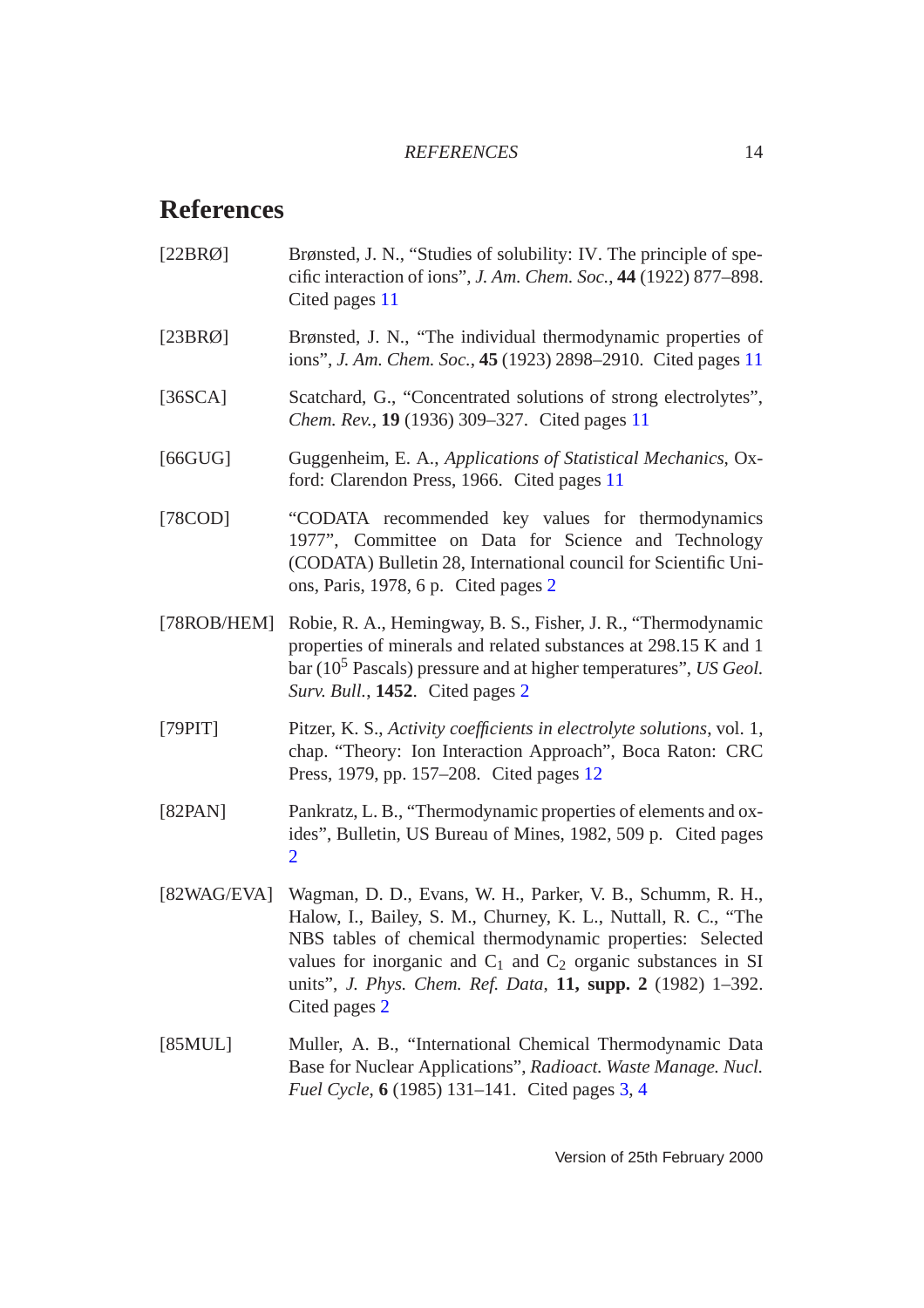#### *REFERENCES* 15

- <span id="page-15-2"></span>[88PHI/HAL] Philips, S. L., Hale, F. V., Silvester, L. F., Siegel, M. D., "Thermodynamic tables for nuclear waste isolation: Vol.1, Aqueous solutions database", Report LBL-22860, NUREG/CR-4864, SAND87–0323, Lawrence Berkeley Lab., Berkeley, CA, USA, 1988. Cited pages [2](#page-2-3)
- <span id="page-15-4"></span>[88WAN] Wanner, H., "The NEA Thermochemical Data Base Project", *Radiochim. Acta*, **44/45** (1988) 325–329. Cited pages [3,](#page-3-2) [4](#page-4-3)
- <span id="page-15-0"></span>[89COX/WAG] Cox, J. D., Wagman, D. D., Medvedev, V. A., *CODATA Key Values for Thermodynamics*, New York: Hemisphere Publ. Corp., 1989, 271 p. Cited pages [2,](#page-2-3) [11](#page-11-2)
- <span id="page-15-1"></span>[91DIN] Dinsdale, A. T., "SGTE data for pure elements", *CALPHAD*, **15(4)** (1991) 317–425. Cited pages [2](#page-2-3)
- <span id="page-15-3"></span>[91MAY/MUR] May, P. M., Murray, K., "JESS, a joint expert speciation system: II. The thermodynamic database", *Talanta*, **38(12)** (1991) 1419– 1426. Cited pages [2](#page-2-3)
- <span id="page-15-5"></span>[91WAN] Wanner, H., "On the problem of consistency of chemical thermodynamic data bases", in: "Scientific basis for nuclear waste management XIV", vol. 212 of *Mat. Res. Soc. Symp. Proc.*, Materials Research Society, 1991, pp. 815–822. Cited pages [3](#page-3-2)
- <span id="page-15-8"></span>[95SIL/BID] Silva, R. J., Bidoglio, G., Rand, M. H., Robouch, P. B., Wanner, H., Puigdomenech, I., *Chemical thermodynamics of americium*, Amsterdam: Elsevier Science Publishers B.V., 1995, 374 p. Cited pages [10](#page-10-3)
- <span id="page-15-7"></span>[97ALL/BAN] Allard, B., Banwart, S. A., Bruno, J., Ephraim, J. H., Grauer, R., Grenthe, I., Hadermann, J., Hummel, W., Jakob, A., Karapiperis, T., Plyasunov, A. V., Puigdomènech, I., Rard, J. A., Saxena, S., Spahiu, K., *Modelling in Aquatic Chemistry*, Paris: OECD Nuclear Energy Agency, 1997, 724 p. Cited pages [9,](#page-9-1) [12](#page-12-1)
- <span id="page-15-6"></span>[99NEA] "TDB-0–TDB-6, TDB project guidelines", NEA Web site PDF documents, 1999, URL <http://www.nea.fr/html/dbtdb/guidelines/guidelines.html>. Cited pages [9,](#page-9-1) [11,](#page-11-2) [12,](#page-12-1) [13](#page-13-3)

Version of 25th February 2000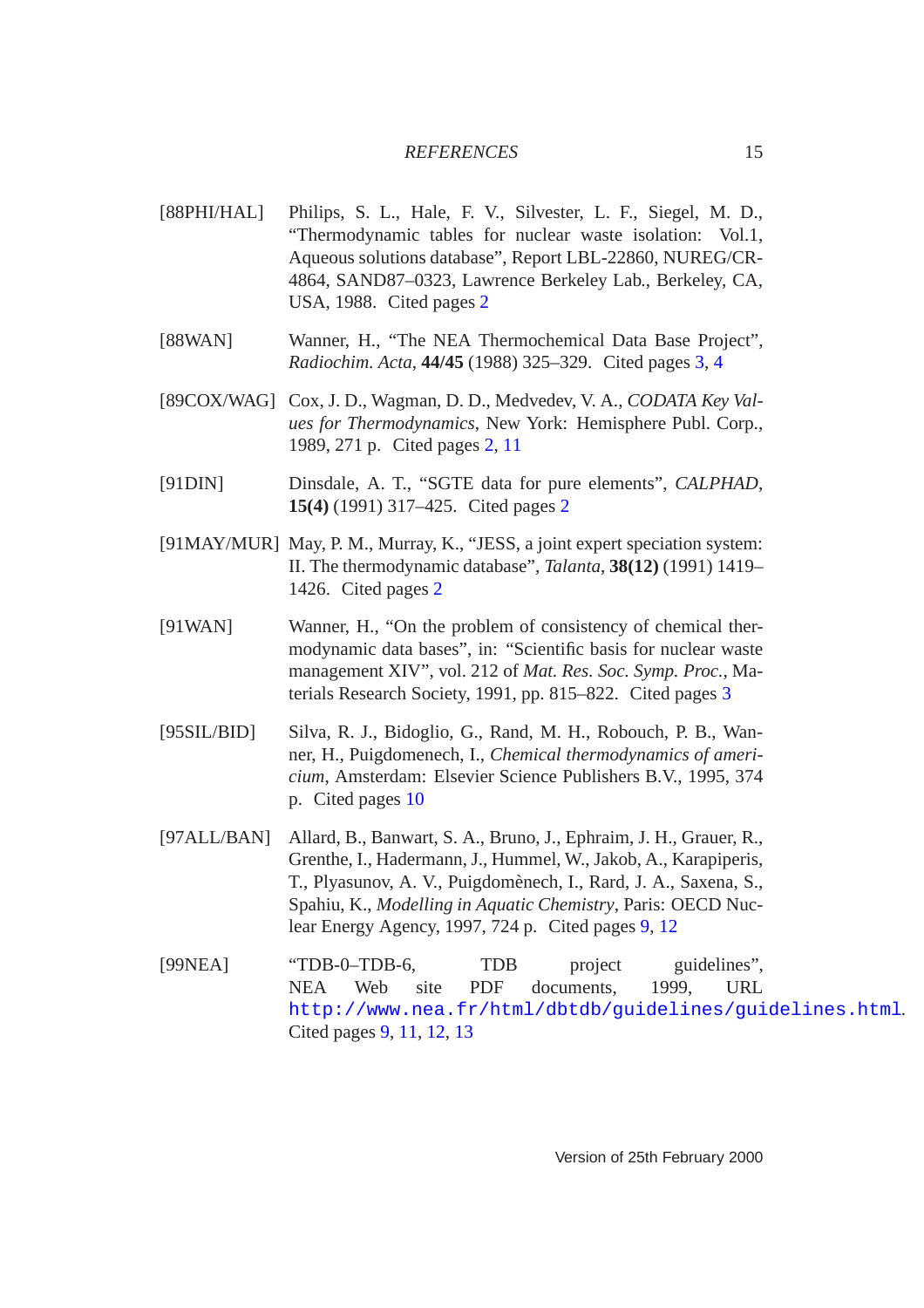# <span id="page-16-0"></span>**A Extract from the "Agreement on the OECD/NEA Thermochemical Database Project (Phase II)"**

# *Article I* **OBJECTIVES**

- 1. The objectives of the TDB Project shall be:
	- (a) to make available a comprehensive, internally consistent, internationally recognised and quality-assured chemical thermodynamic database of selected chemical elements;
	- (b) to meet the specialised modelling requirements for safety assessments of radioactive waste disposal systems centred around performance assessment (PA) technical needs;
	- (c) to maintain and update the existing database as well as the on-line services;
	- (d) to provide the obtained data to the OECD/NEA Member countries;
	- (e) to promote an exchange of information on activities in Member countries of relevance to the TDB project.

# *Article II* **MANAGEMENT BOARD**

- 1. Control of the TDB Project shall be vested in the Management Board constituted under this Article and decisions reached by the Management Board shall be binding on each Participant.
- 2. The Management Board shall consist of one member designated by each Participant. Participants shall also designate alternate members to represent them in the event of members being unable to do so. Participants shall notify the OECD/NEA of the members designated to represent them on the Management Board.
- 3. A representative of the Project Co-ordinator (as provided for under Article IV of this Agreement) shall attend the meetings of the Management Board in an advisory capacity. If the Chairperson of the Executive Group (as provided for under Article III of this Agreement) is not a member of the Management Board, this person shall also attend the meetings of the Management Board in an advisory capacity.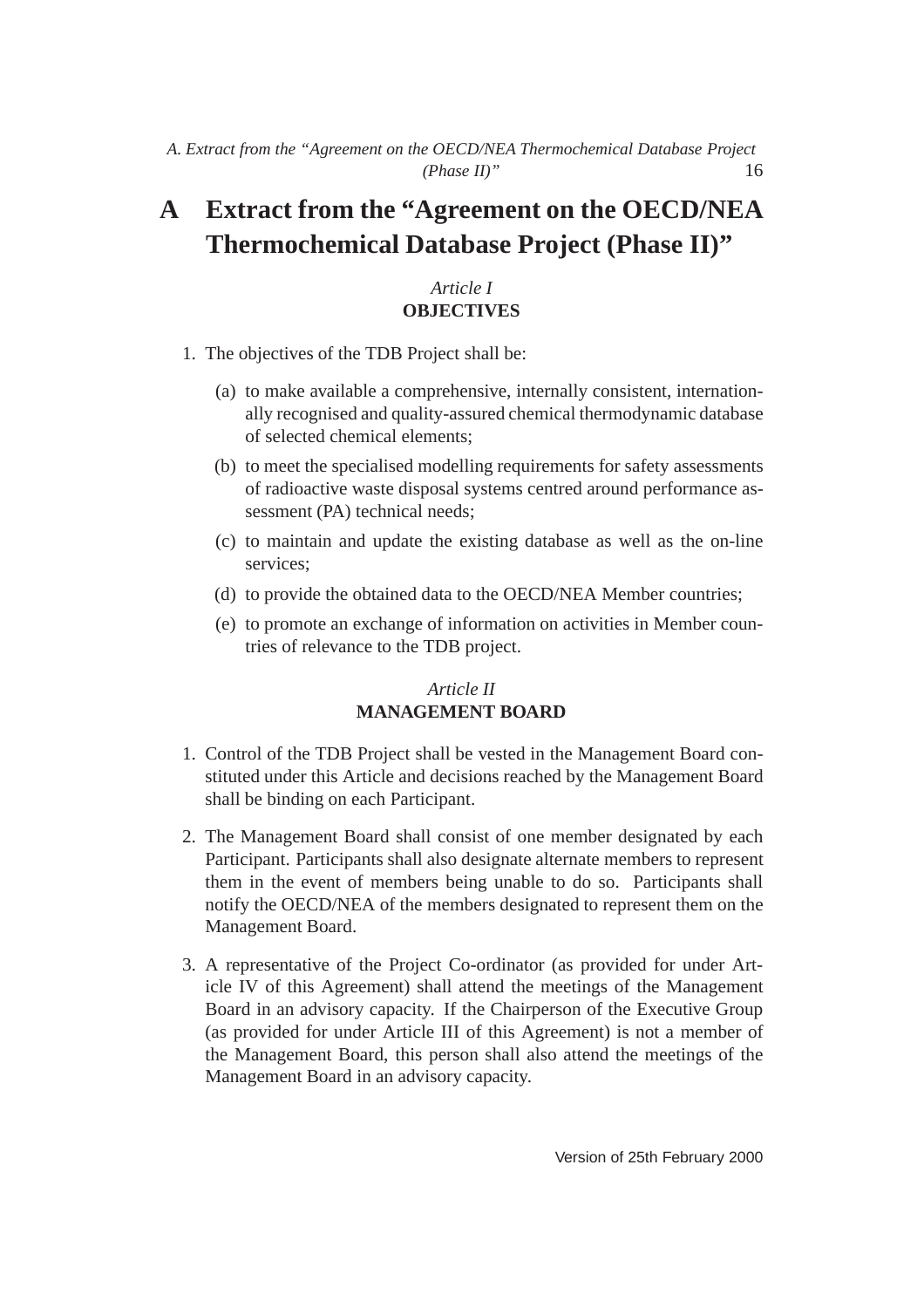### *A. Extract from the "Agreement on the OECD/NEA Thermochemical Database Project (Phase II)"* 17

- 4. The Management Board may invite one or more members of the Executive Group or any other person to attend meetings of the Management Board as observers, if they are not already members of the Management Board.
- <span id="page-17-0"></span>5. The Management Board shall:
	- (a) take overall responsibility for the TDB Project;
	- (b) review the progress of the TDB Project annually with reference to the milestones or the revised milestones, as the case may be;
	- (c) following the annual review referred to in [5b](#page-17-0) above, vote formally on any significant change to the Programme of Work;
	- (d) approve each year the annual Programme of Work to meet the milestones, or the revised milestones, as the case may be;
	- (e) approve each year the financial report covering the previous year;
	- (f) approve annually the budget and the schedule and arrangements for the payment of contributions by Participants;
	- (g) nominate the members of the Executive Group;
	- (h) approve the composition of the Review Teams as proposed by the Project Co-ordinator;
	- (i) make such rules of procedure, directives and regulations, consistent with the objectives and provisions of this Agreement, as may be required for the sound management of the TDB Project;
	- (j) assess the results of the work carried out within the TDB Project;
	- (k) consider other items submitted to it by the Project Co-ordinator, the Executive Group or any Participant;
	- (l) carry out other functions conferred upon it by this Agreement.
- 6. The Management Board shall keep the Steering Committee for Nuclear Energy regularly informed of the general progress of work, through the OECD/NEAŠs Radioactive Waste Management Committee (RWMC) and its Advisory Group on Performance Assessment (PAAG).
- 7. The Management Board shall elect each year a Chairperson and a Vice-Chairperson from amongst its members. The role of the Vice-Chairperson is to replace the Chairperson in case of his/her absence.
- 8. The Management Board shall meet once a year or more frequently in special meetings, which shall be convened by the Chairperson upon request of a Participant, provided the latter can demonstrate the need for such a special meeting.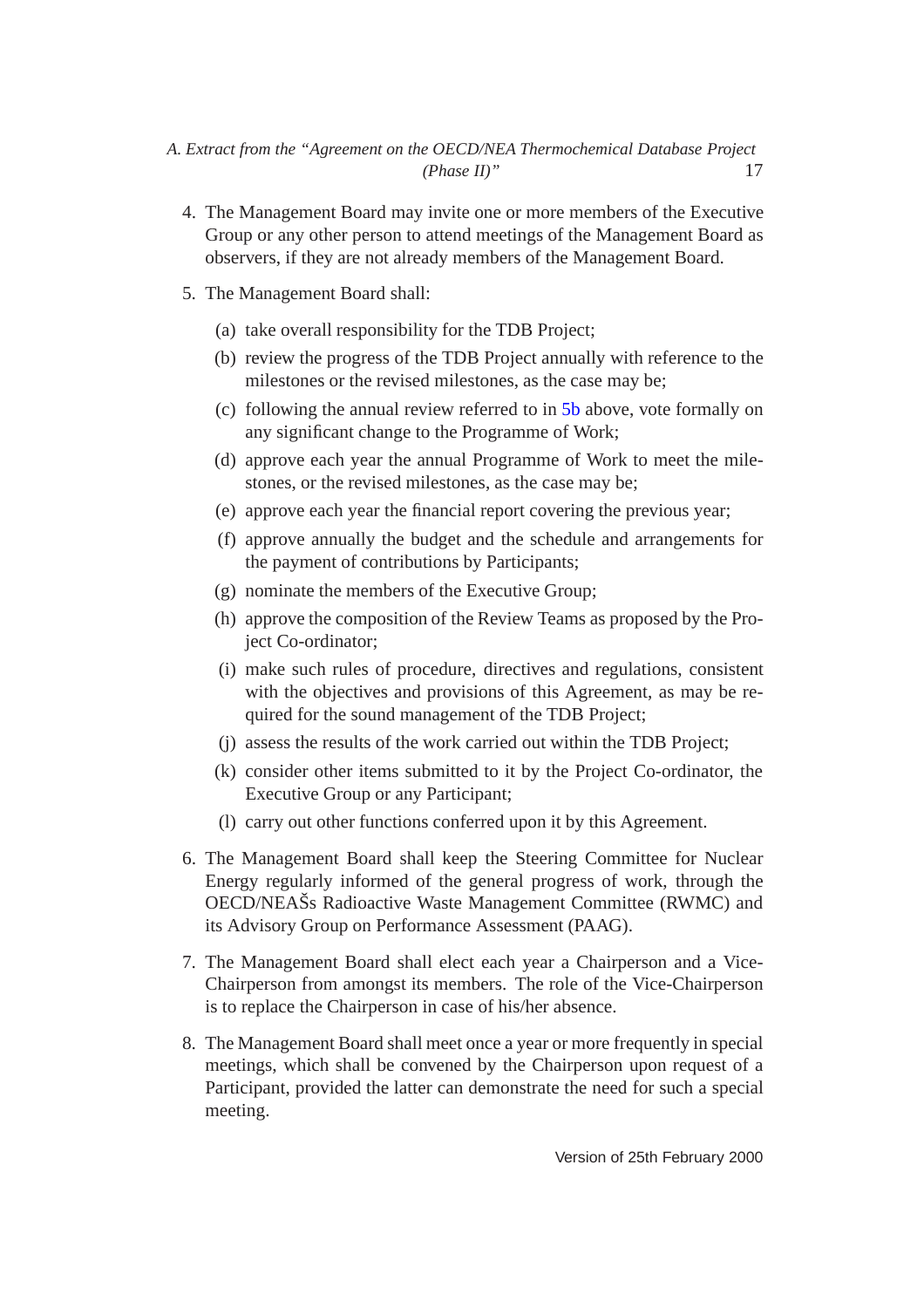## *A. Extract from the "Agreement on the OECD/NEA Thermochemical Database Project (Phase II)"* 18

- 9. To the extent possible, the Management Board shall operate and reach its decisions by consensus. However, when formal voting is requested, decisions of the Management Board shall be taken by a two-thirds majority of the votes cast, unless unanimity is required. Members of the Management Board shall have one vote each.
- 10. If necessary, decisions of the Management Board may also be reached by mail, telefax, E-mail or other types of cable communication as agreed by the Management Board. The Chairperson shall be responsible for ensuring that all members are informed of each decision made pursuant to this paragraph.
- 11. At least 30 days before each regular meeting, notice of the time, place and agenda of the meeting shall be given by the Chairperson to each member and to other persons invited to attend the meeting.
- 12. The Management Board Chairperson shall, after each meeting, send to all the Participants, the members of the Management Board, the Project Coordinator, the Chairperson of the Executive Group and to all other persons invited to attend the meeting, a letter that contains the minutes of the meeting, including any decisions taken by the Management Board.
- 13. The Management Board shall conduct its business in English. Reports and other documents to be submitted to the Management Board under this Agreement shall also be in English.

# *Article III* **EXECUTIVE GROUP**

- 1. An Executive Group shall act as a technical adviser to the Management Board.
- 2. The Executive Group shall consist of a limited number of experts (ideally three to five) with a strong technical background, nominated by the Management Board from amongst its members. If it is not possible to find appropriate experts among the members of the Management Board, the Board may nominate external experts from participating countries as members of the Executive Group, taking into account their technical expertise in the field and their availability.
- 3. The Executive Group shall be considered as a sub-group of the Management Board.
- 4. The Executive Group shall accomplish and be responsible for specific tasks on behalf of the Management Board. In particular it shall: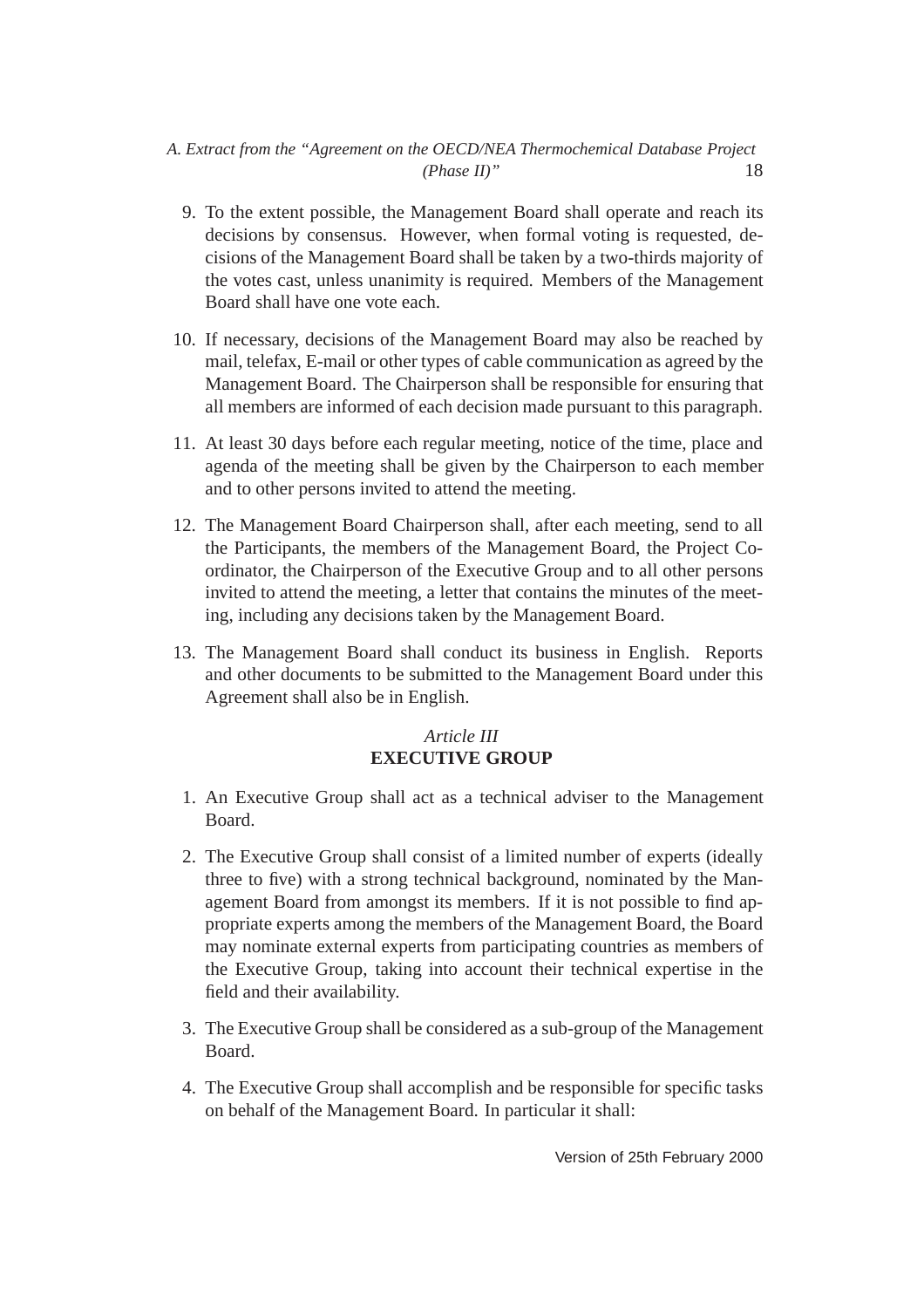- (a) oversee the technical content of the TDB Project;
- (b) monitor the completion of the milestones of the TDB Project as defined in the Programme of Work;
- (c) advise and assist the Project Co-ordinator in the conduct of its work;
- (d) submit progress reports to the Management Board twice a year, prepared jointly with the Project Co-ordinator.
- 5. The Executive Group shall elect each year a Chairperson from amongst its members.
- 6. The Executive Group shall meet as it deems necessary, and shall be convened by its Chairperson. A representative of the Project Co-ordinator shall attend the meetings in an advisory capacity. The Executive Group may invite the Team Leader of one or more Review Teams to attend one or more specific meetings of the Group.
- 7. At least 30 days before each meeting, notice of the time, place and agenda of the meeting shall be given by the Chairperson to each member and to other persons entitled to attend the meeting.
- 8. The Executive Group Chairperson shall, after each meeting, send to all Participants, the members of the Executive Group, the Management Board, the Project Co-ordinator and to all other persons invited to attend the meetings, a letter containing the minutes of the meeting, including any advice and recommendations of the Management Board to the Review Teams.
- 9. The Executive Group shall conduct its business in English. Reports and other documents to be submitted to the Executive Group under this Agreement shall also be in English.

### *Article IV* **PROJECT CO-ORDINATOR**

- 1. The OECD Nuclear Energy Agency is invited to act as Project Co-ordinator for the TDB Project.
- 2. The Project Co-ordinator shall be responsible for the co-ordination of the TDB Project activities, exercise operational control over the TDB Project and take all steps required to implement the TDB Project in accordance with the terms and conditions of this Agreement and the decisions of the Management Board. The Project Co-ordinator reports directly to the Management Board.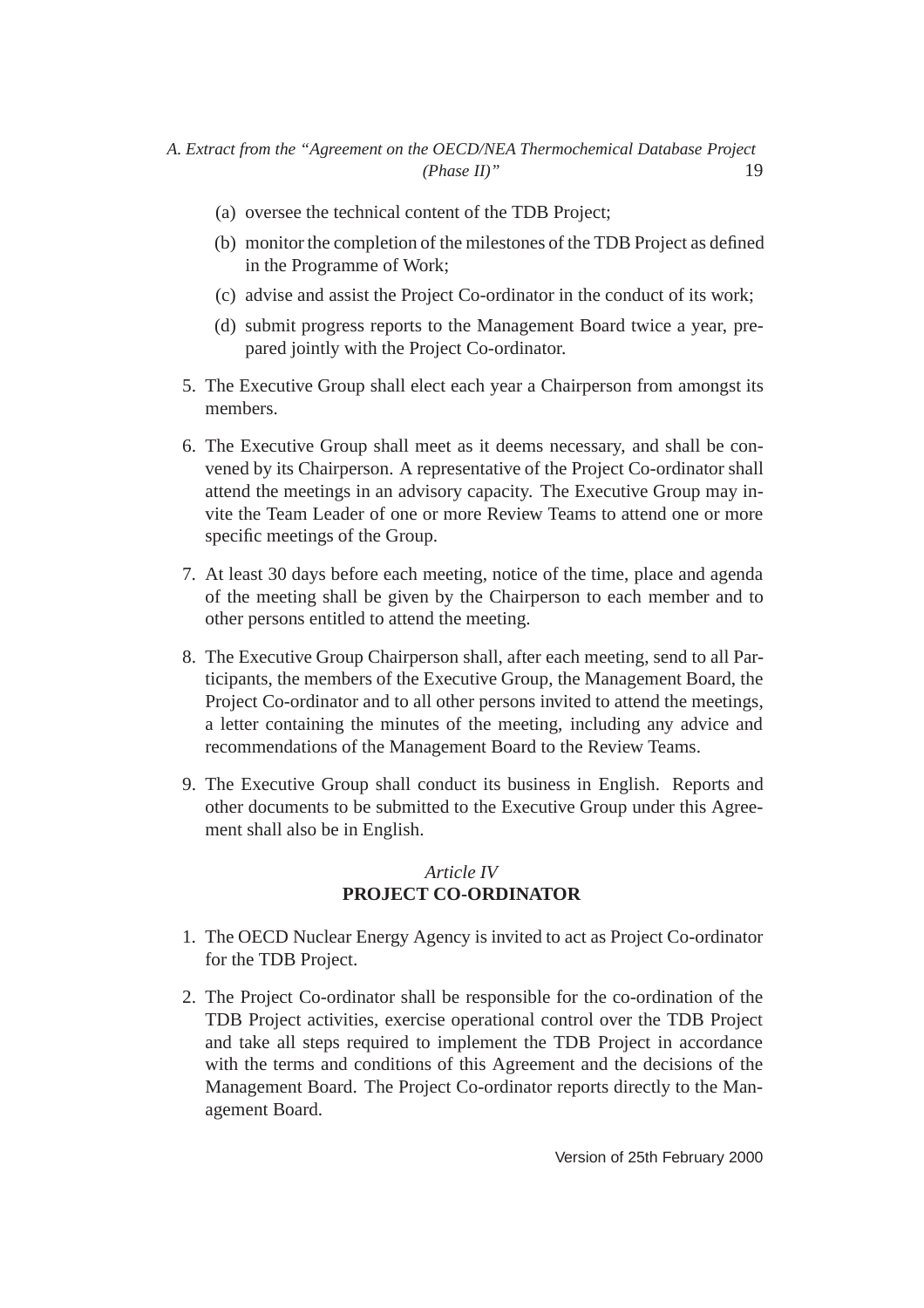- 3. The Project Co-ordinator shall be responsible for:
	- (a) ensuring that the TDB Project is administered in accordance with the Programme of Work and within the limits of funds;
	- (b) preparing, in accordance with a format agreed by the Management Board, the draft annual Programme of Work and Budget not later than three months before the beginning of the financial year as defined in Article VI;
	- (c) proposing to the Management Board the schedule and arrangements for payment of contributions by Participants;
	- (d) submitting progress reports to the Management Board twice a year, prepared jointly with the Executive Group;
	- (e) submitting a financial report covering the previous year to the Management Board, not later than two months after the end of each financial year;
	- (f) nominating the members of the Review Teams and submit the nominations to the Management Board for approval.
- 4. Furthermore, the Project Co-ordinator shall carry out specific technical tasks. These are the following:
	- (a) maintain and update the thermochemical database;
	- (b) provide on-line services;
	- (c) organise the meetings of the Review Teams and co-ordinate their work;
	- (d) organise a peer-review process of the final recommendations of the Review Teams;
	- (e) organise the publication of the reports;
	- (f) provide secretariat services to the Management Board and to the Executive Group.

#### *Article V* **REVIEW TEAMS**

- 1. Review Teams shall be set up according to the needs of the TDB Project.
- 2. Each Review Team shall comprise a limited number of experts (ideally three to five). The members of each Review Team shall be nominated by the Project Co-ordinator and their names shall be submitted to the Management Board for approval. The Executive Group should be consulted by the